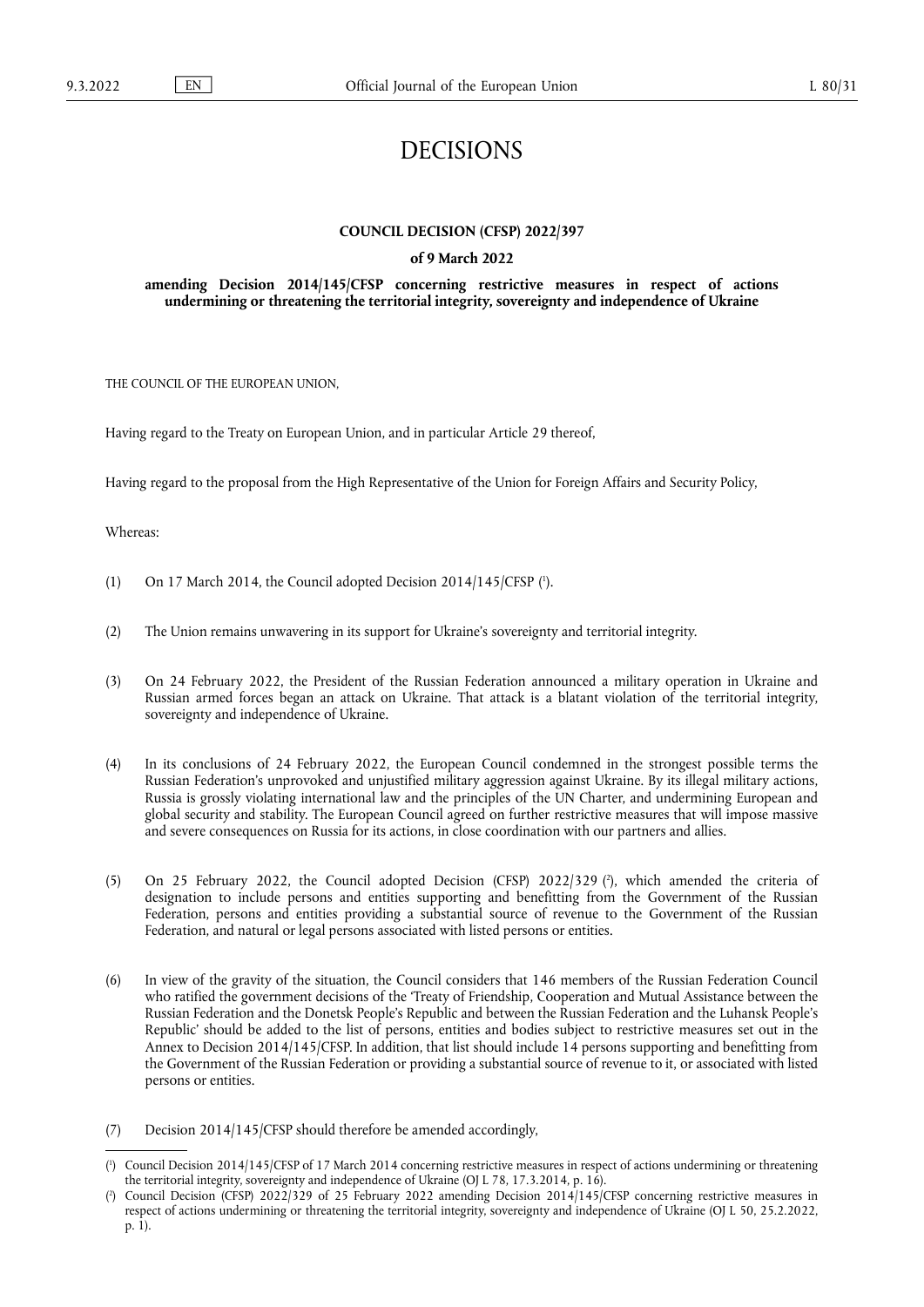HAS ADOPTED THIS DECISION:

## *Article 1*

The Annex to Decision 2014/145/CFSP is amended in accordance with the Annex to this Decision.

## *Article 2*

This Decision shall enter into force on the date of its publication in the *Official Journal of the European Union*.

Done at Brussels, 9 March 2022.

*For the Council The President* J.-Y. LE DRIAN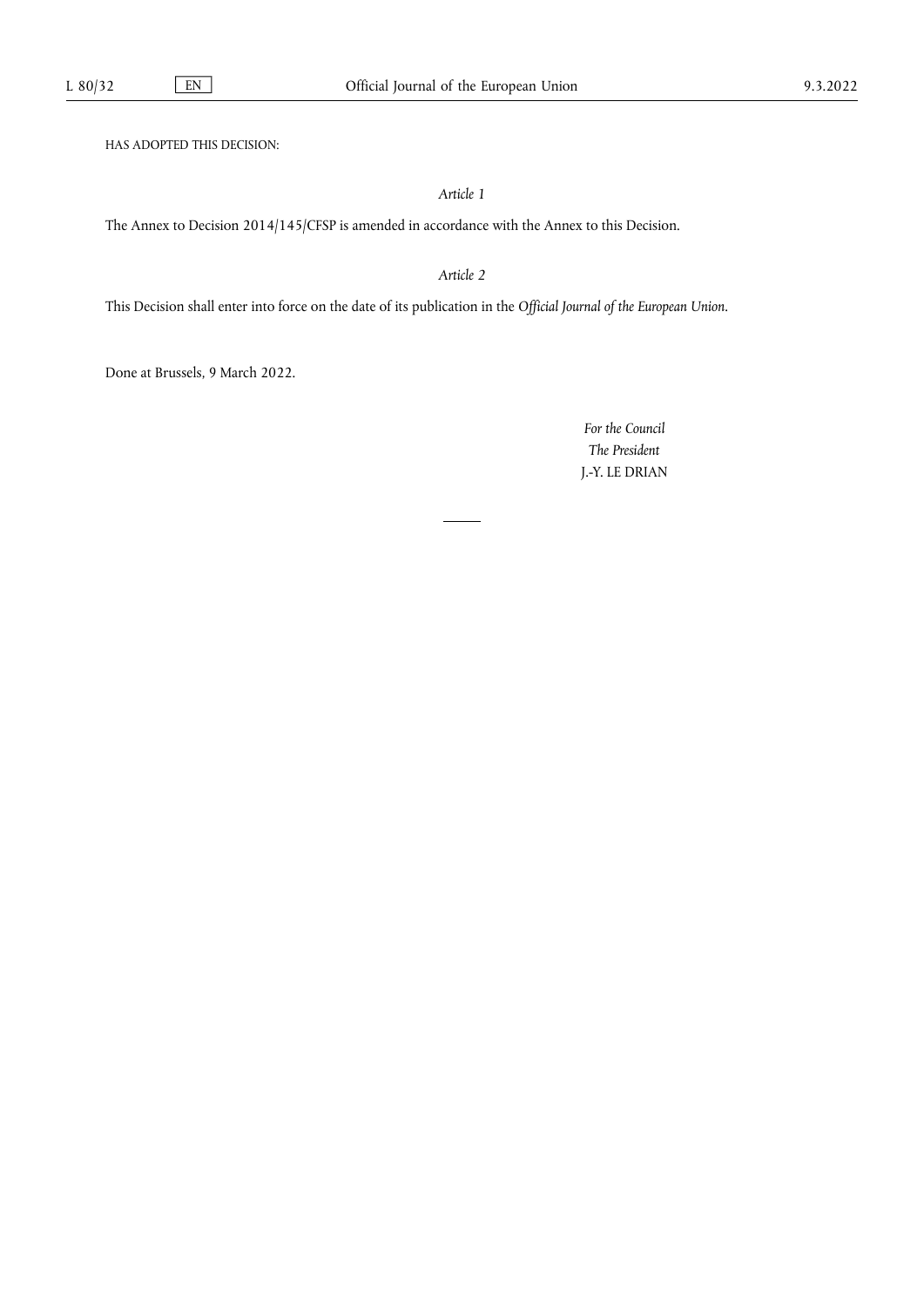The following persons are added to the list of persons, entities and bodies set out in the Annex to Decision 2014/145/CFSP:

#### **Persons**

|      | Name                                                                               | Identifying information                                                                                                                                                                                                     | Reasons                                                                                                                                                                                                                                                                                                                                                                                                                                                                                                                                                                                                                                                                                                                                                                                                                                                                                                                                                                                                                                         | Date of listing |
|------|------------------------------------------------------------------------------------|-----------------------------------------------------------------------------------------------------------------------------------------------------------------------------------------------------------------------------|-------------------------------------------------------------------------------------------------------------------------------------------------------------------------------------------------------------------------------------------------------------------------------------------------------------------------------------------------------------------------------------------------------------------------------------------------------------------------------------------------------------------------------------------------------------------------------------------------------------------------------------------------------------------------------------------------------------------------------------------------------------------------------------------------------------------------------------------------------------------------------------------------------------------------------------------------------------------------------------------------------------------------------------------------|-----------------|
| '719 | Alexander Dmitrievich<br><b>PUMPYANSKY</b><br>(Александр Дмитриевич<br>ПУМПЯНСКИЙ) | DOB: 16.5.1987<br>POB: Yekaterinburg, Russian<br>Federation<br>Function: Chairman of the Board<br>of Directors of PJSC Pipe<br>Metallurgical Company<br>Nationality: Russian<br>Gender: male                                | Alexander Dmitrievich PUMPYANSKY is the son of Dmitry Alexandrovich PUMPYANSKY, a<br>Russian Chairman of the Board of Directors of PJSC Pipe Metallurgical Company, a Russian global<br>manufacturer of steel pipes for the oil and gas industry. He is also a President and a board member<br>of Group Sinara. Both companies support and benefit from cooperation with authorities of<br>Russian Federation and State-owned enterprises, including Russian railways, Gazprom and<br>Rosneft.<br>He is therefore a natural person associated with a leading businessperson, involved in economic<br>sectors providing a substantial source of revenue to the Government of the Russian Federation,<br>which is responsible for the annexation of Crimea and the destabilisation of Ukraine. Moreover,<br>Alexander Dmitrievich PUMPYANSKY is supporting, materially or financially, and benefitting<br>from the Government of the Russian Federation, which is responsible for the annexation of<br>Crimea and the destabilisation of Ukraine. | 9.3.2022        |
| 720  | Alexander Semenovich<br><b>VINOKUROV</b><br>(Александр Семёнович<br>ВИНОКУРОВ)     | DOB: 12.10.1982<br>POB: Moscow. Russian<br>Federation<br>Function: Businessperson,<br>Managing Partner and President<br>of Maraton Group, Member of<br>Board of Directors of Magnit<br>Nationality: Russian<br>Gender: male | Alexander Semenovich VINOKUROV is a Russian businessperson with business interests in food<br>retail, pharmaceuticals, agriculture and infrastructure. He is in leadership positions of Maraton<br>Group, an investment company, and Magnit, the biggest Russian food retailer. A. Vinokurov is<br>married to Ekaterina Sergeevna Vinokurova, daughter of Sergey Lavrov, the Minister of Foreign<br>Affairs of the Russian Federation. His father is Semen Vinokurov, who was the Head of the State<br>Unitary Enterprise "Capital Pharmacies" and is considered to be one of the main entrepreneurs in<br>the Russian pharmaceutical industry. A. Vinokurov has therefore close ties to the Russian<br>government and is involved in economic sectors providing a substantial source of revenue to the<br>Government of the Russian Federation, which is responsible for the annexation of Crimea and<br>the destabilisation of Ukraine.                                                                                                       | 9.3.2022        |

 $9.3.2022$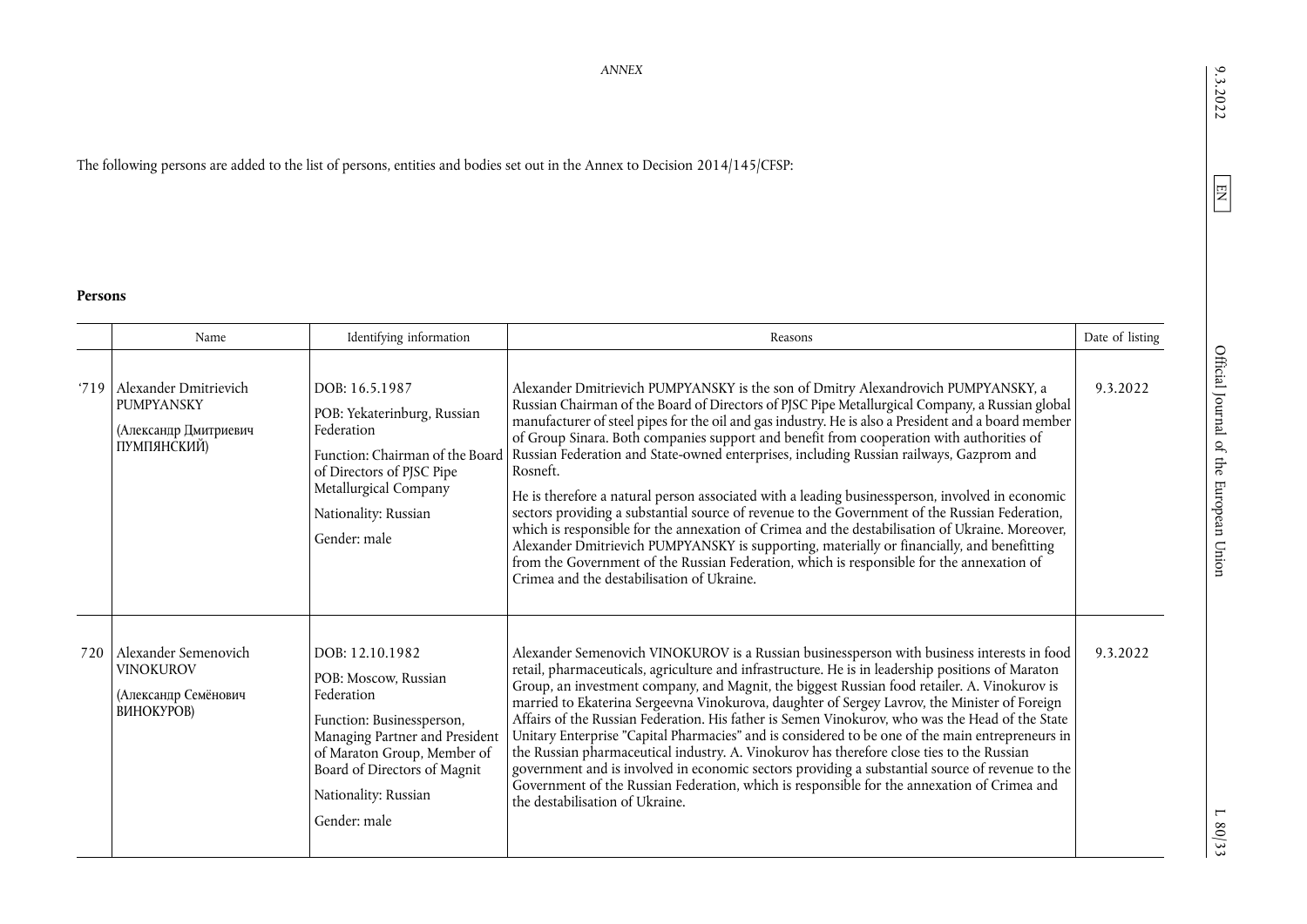| Name                                                                    | Identifying information                                                                                                                                                                             | Reasons                                                                                                                                                                                                                                                                                                                                                                                                                                                                                                                                                                                                                                                                                                                                                                                                                                                                                                                                                                                                                                                                                                                                                                                                                                                                                                                                                                                                                                                    | Date of listing |
|-------------------------------------------------------------------------|-----------------------------------------------------------------------------------------------------------------------------------------------------------------------------------------------------|------------------------------------------------------------------------------------------------------------------------------------------------------------------------------------------------------------------------------------------------------------------------------------------------------------------------------------------------------------------------------------------------------------------------------------------------------------------------------------------------------------------------------------------------------------------------------------------------------------------------------------------------------------------------------------------------------------------------------------------------------------------------------------------------------------------------------------------------------------------------------------------------------------------------------------------------------------------------------------------------------------------------------------------------------------------------------------------------------------------------------------------------------------------------------------------------------------------------------------------------------------------------------------------------------------------------------------------------------------------------------------------------------------------------------------------------------------|-----------------|
|                                                                         |                                                                                                                                                                                                     | On 24 February 2022, in the aftermath of the initial stages of Russian aggression against Ukraine,<br>Alexander Semenovich VINOKUROV, along with other 36 businesspeople, met with President<br>Vladimir Putin and other members of the Russian government to discuss the impact of the course<br>of action in the wake of Western sanctions. The fact that he was invited to attend this meeting<br>shows that he is a member of the closest circle of Vladimir Putin and that he is supporting or<br>implementing actions or policies which undermine or threaten the territorial integrity,<br>sovereignty and independence of Ukraine, as well as stability and security in Ukraine. It also<br>shows that he is one of the leading businesspersons involved in economic sectors providing a<br>substantial source of revenue to the Government of Russia, which is responsible for annexation<br>of Crimea and destabilisation of Ukraine. This is further corroborated by A. Vinokurov's close<br>personal ties with Foreign Minister S. Lavrov who is responsible for Russian aggression and<br>policies which undermine or threaten the territorial integrity, sovereignty and independence of<br>Ukraine.                                                                                                                                                                                                                                         |                 |
| 721 Andrey Igorevich<br>MELNICHENKO<br>(Андрей Игоревич<br>МЕЛЬНИЧЕНКО) | DOB: 8.3.1972<br>POB: Gomel, Byelorussian SSR<br>(now Belarus)<br>Function: Non-Executive<br>Director of JSC SUEK, Member of<br>the Board of EuroChem Group<br>Nationality: Russian<br>Gender: male | Andrey Igorevich MELNICHENKO is a Russian industrialist owning major fertiliser producer<br>EuroChem Group and coal company SUEK. A. Melnichenko belongs to the most influential circle<br>of Russian businesspeople with close connections to the Russian Government. He is therefore<br>involved in economic sectors providing a substantial source of revenue to the Government of the<br>Russian Federation, which is responsible for the annexation of Crimea and the destabilisation of<br>Ukraine.<br>On 24 February 2022, in the aftermath of the initial stages of Russian aggression against Ukraine,<br>Andrey Igorevich MELNICHENKO, along with other 36 businesspeople, met with President<br>Vladimir Putin and other members of the Russian government to discuss the impact of the course<br>of action in the wake of Western sanctions. The fact that he was invited to attend this meeting<br>shows that he is a member of the closest circle of Vladimir Putin and that he is supporting or<br>implementing actions or policies which undermine or threaten the territorial integrity,<br>sovereignty and independence of Ukraine, as well as stability and security in Ukraine. It also<br>shows that he is one of the leading businesspersons involved in economic sectors providing a<br>substantial source of revenue to the Government of Russia, which is responsible for annexation<br>of Crimea and destabilisation of Ukraine. | 9.3.2022        |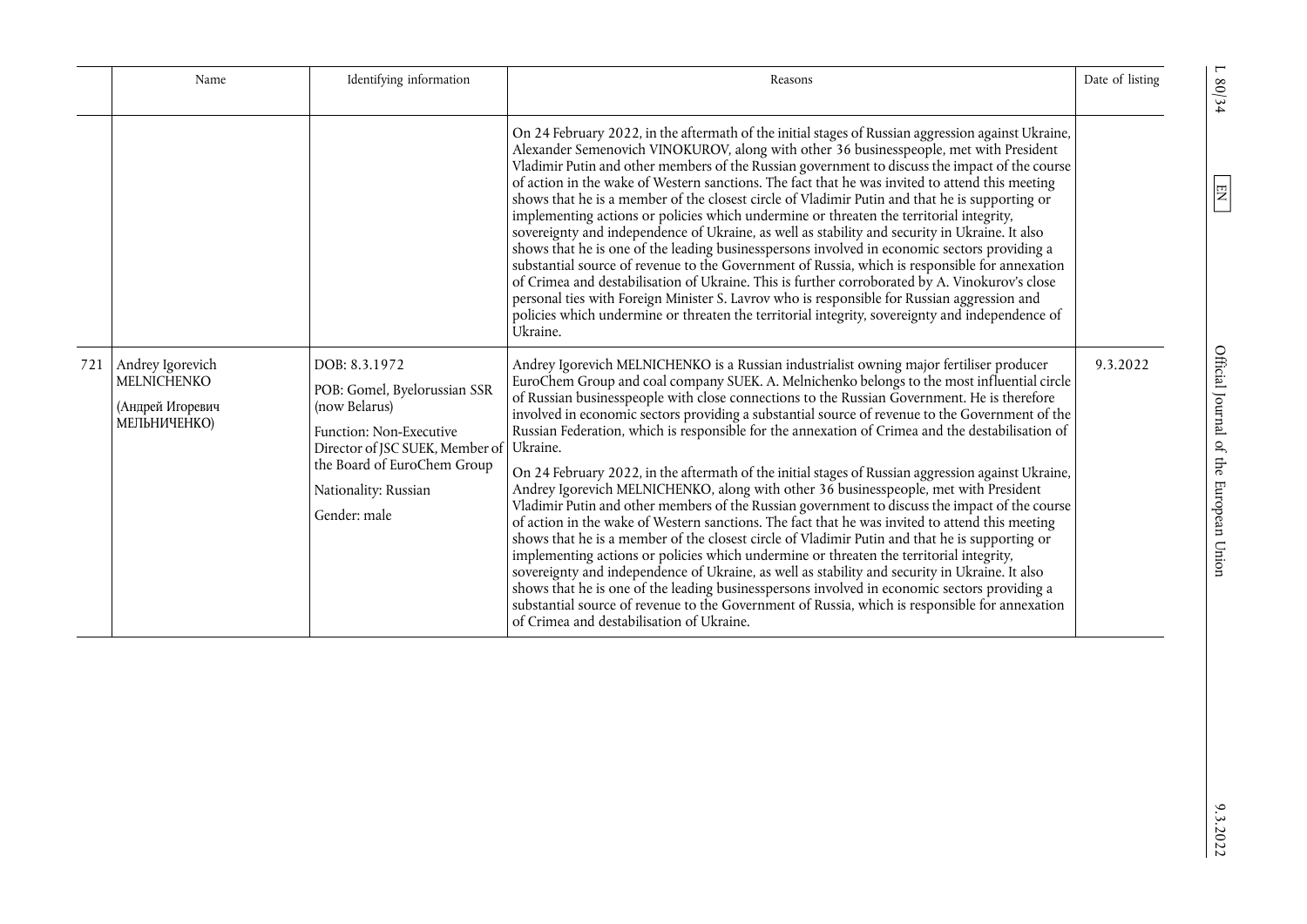|     | Name                                                                                                               | Identifying information                                                                                                                                                                                                                       | Reasons                                                                                                                                                                                                                                                                                                                                                                                                                                                                                                                                                                                                                                                                                                                                                                                                                                                                                                                                                                                                                                                                                                                                                                                                                                                                                                                                                                                                                                                                                                                                                                                                       | Date of listing |
|-----|--------------------------------------------------------------------------------------------------------------------|-----------------------------------------------------------------------------------------------------------------------------------------------------------------------------------------------------------------------------------------------|---------------------------------------------------------------------------------------------------------------------------------------------------------------------------------------------------------------------------------------------------------------------------------------------------------------------------------------------------------------------------------------------------------------------------------------------------------------------------------------------------------------------------------------------------------------------------------------------------------------------------------------------------------------------------------------------------------------------------------------------------------------------------------------------------------------------------------------------------------------------------------------------------------------------------------------------------------------------------------------------------------------------------------------------------------------------------------------------------------------------------------------------------------------------------------------------------------------------------------------------------------------------------------------------------------------------------------------------------------------------------------------------------------------------------------------------------------------------------------------------------------------------------------------------------------------------------------------------------------------|-----------------|
| 722 | Dmitry Alexandrovich<br><b>PUMPYANSKY</b><br>(a.k.a Dmitry A. PUMPIANSKY)<br>(Дмитрий Александрович<br>ПУМПЯНСКИЙ) | DOB: 22.3.1964<br>POB: Ulan-Ude, Russian<br>Federation<br>Function: Chairman of the board<br>of directors of PJSC Pipe<br>Metallurgic Company, the<br>President, the board member of<br>Group Sinara.<br>Nationality: Russian<br>Gender: male | Dmitry Alexandrovich PUMPYANSKY is the Chairman of the board of directors of PJSC Pipe<br>Metallurgic Company and the President and a board member of Group Sinara. He thus supports<br>and benefits from cooperation with authorities of Russian Federation and State-owned<br>enterprises, including Russian railways, Gazprom and Rosneft. He is therefore involved in<br>economic sectors providing a substantial source of revenue to the Government of the Russian<br>Federation, which is responsible for the annexation of Crimea and the destabilisation of Ukraine.<br>On 24 February 2022, in the aftermath of the initial stages of Russian aggression against Ukraine,<br>Dmitry Alexandrovich PUMPYANSKY, along with other 36 businesspeople, met with President<br>Vladimir Putin and other members of the Russian government to discuss the impact of the course<br>of action in the wake of Western sanctions. The fact that he was invited to attend this meeting<br>shows that he is a member of the closest circle of Vladimir Putin and that he is supporting or<br>implementing actions or policies which undermine or threaten the territorial integrity,<br>sovereignty and independence of Ukraine, as well as stability and security in Ukraine. It also<br>shows that he is one of the leading businesspersons involved in economic sectors providing a<br>substantial source of revenue to the Government of Russia, which is responsible for annexation<br>of Crimea and destabilisation of Ukraine.                                                                             | 9.3.2022        |
| 723 | Dmitry Arkadievich MAZEPIN<br>(Дмитрий Аркадьевич<br>МАЗЕПИН)                                                      | DOB: 18.4.1968<br>POB: Minsk, Byelorussian SSR<br>(now Belarus)<br>Function: CEO of JSC UCC<br>Uralchem<br>Nationality: Russian<br>Gender: male                                                                                               | Dmitry Arkadievich MAZEPIN is the owner and CEO of the mineral fertiliser company Uralchem.<br>Uralchem Group is a Russian manufacturer of a wide range of chemical products, including<br>mineral fertilisers and ammoniac saltpetre. According to the company, it is the largest producer<br>of ammonium nitrate as well as the second-largest producer of ammonia and nitrogen fertilisers<br>in Russia. Dmitry Arkadievich MAZEPIN is thus involved in economic sectors providing a<br>substantial source of revenue to the Government of the Russian Federation, which is responsible<br>for the annexation of Crimea and the destabilisation of Ukraine.<br>On 24 February 2022, in the aftermath of the initial stages of Russian aggression against Ukraine,<br>Dmitry Arkadievich MAZEPIN, along with other 36 businesspeople, met with President Vladimir<br>Putin and other members of the Russian government to discuss the impact of the course of action<br>in the wake of Western sanctions. The fact that he was invited to attend this meeting shows that<br>he is a member of the closest circle of Vladimir Putin and that he is supporting or implementing<br>actions or policies which undermine or threaten the territorial integrity, sovereignty and<br>independence of Ukraine, as well as stability and security in Ukraine. It also shows that he is one<br>of the leading businesspersons involved in economic sectors providing a substantial source of<br>revenue to the Government of Russia, which is responsible for annexation of Crimea and<br>destabilisation of Ukraine. | 9.3.2022        |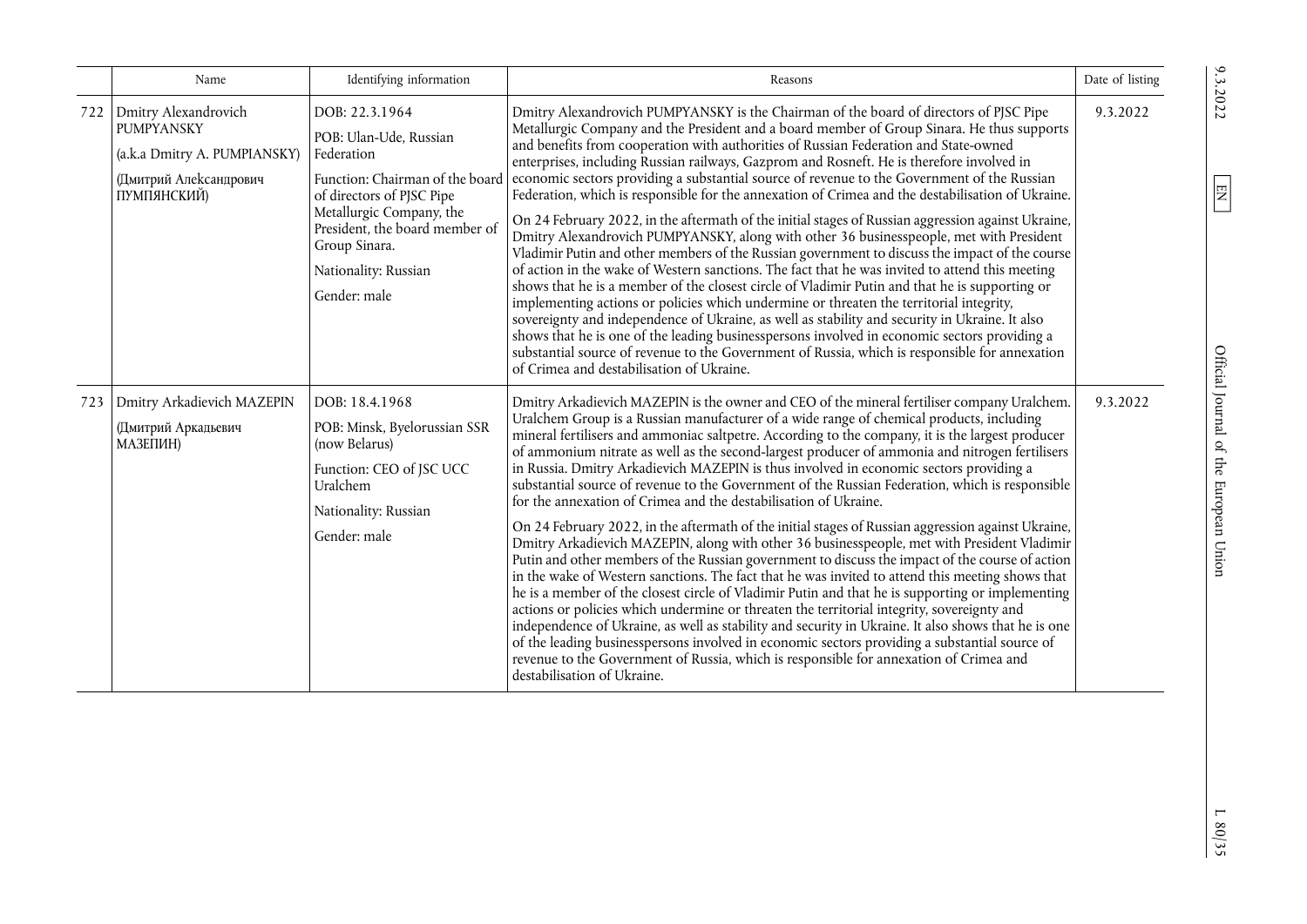|     | Name                                                                             | Identifying information                                                                                                                                                                                                                                                                                                                                           | Reasons                                                                                                                                                                                                                                                                                                                                                                                                                                                                                                                                                                                                                                                                                                                                                                                                                                                                                                                                                                                                                                                                                                                                                                                                                                                                                                                                                                 | Date of listing |
|-----|----------------------------------------------------------------------------------|-------------------------------------------------------------------------------------------------------------------------------------------------------------------------------------------------------------------------------------------------------------------------------------------------------------------------------------------------------------------|-------------------------------------------------------------------------------------------------------------------------------------------------------------------------------------------------------------------------------------------------------------------------------------------------------------------------------------------------------------------------------------------------------------------------------------------------------------------------------------------------------------------------------------------------------------------------------------------------------------------------------------------------------------------------------------------------------------------------------------------------------------------------------------------------------------------------------------------------------------------------------------------------------------------------------------------------------------------------------------------------------------------------------------------------------------------------------------------------------------------------------------------------------------------------------------------------------------------------------------------------------------------------------------------------------------------------------------------------------------------------|-----------------|
|     |                                                                                  |                                                                                                                                                                                                                                                                                                                                                                   | In December 2021 Dmitry Mazepin rewrote his Cyprus-based companies Uralchem Holding and<br>CI-Chemical Invest, controlling "Uralchem", to Russian jurisdiction at special administrative<br>district on Oktyabrsky Island of Kaliningrad Oblast.                                                                                                                                                                                                                                                                                                                                                                                                                                                                                                                                                                                                                                                                                                                                                                                                                                                                                                                                                                                                                                                                                                                        |                 |
| 724 | Galina Evgenyevna<br>PUMPYANSKAYA<br>(Галина Евгеньевна<br>ПУМПЯНСКАЯ)           | DOB: 10.2.1966<br>Function: Chairwoman of the<br>Board of trustees of Sinara<br>charitable foundation.<br>Nationality: Russian<br>Gender: female                                                                                                                                                                                                                  | Galina Evgenyevna PUMPYANSKAYA is the Chairwoman of the Board of trustees of BF "Sinara",<br>a foundation that acts as operator of charitable activities of large companies, including PJSC Pipe<br>Metallurgical Company. She is the spouse of Dmitry Alexandrovich PUMPYANSKY, Chairman of<br>the Board of Directors of PJSC Pipe Metallurgical Company, a Russian global manufacturer of<br>steel pipes for the oil and gas industry. Dmitry A. Pumpyansky is a Russian billionaire<br>businessman. He is also a President and board member of Group Sinara. Both companies support<br>and benefit from cooperation with authorities of Russian Federation and State-owned<br>enterprises, including Russian railways, Gazprom and Rosneft.                                                                                                                                                                                                                                                                                                                                                                                                                                                                                                                                                                                                                          | 9.3.2022        |
|     |                                                                                  |                                                                                                                                                                                                                                                                                                                                                                   | Galina Evgenyevna PUMPYANSKAYA is therefore a natural person associated with a leading<br>businessperson involved in economic sectors providing a substantial source of revenue to the<br>Government of the Russian Federation, which is responsible for the annexation of Crimea and<br>the destabilisation of Ukraine.                                                                                                                                                                                                                                                                                                                                                                                                                                                                                                                                                                                                                                                                                                                                                                                                                                                                                                                                                                                                                                                |                 |
| 725 | Mikhail Eduardovich OSEEVSKY DOB: 30.11.1960<br>(Михаил Эдуардович<br>ОСЕЕВСКИЙ) | POB: former Leningrad (now<br>Saint Petersburg), Russian<br>Federation<br>Function: President of PJSC<br>Rostelecom<br>Independent member of the<br>Board of Directors, PJSC MMK<br>Member of the supervisory board<br>of ANO Digital Economy, LLCT2<br>RTK Holding (Tele2)<br>Member of the board of the<br>Russian Union of Industrialists<br>and Entrepreneurs | Mikhail Eduardovich OSEEVSKY is the president of PJSC Rostelecom. PJSC Rostelecom is Russia's<br>largest provider of digital services and solutions, with presence in all market segments and<br>covering millions of households, as well as governmental and private organisations. Rostelecom<br>not only provides services for the Russian Government, but also generates an important source of<br>revenue for it.<br>On 24 February 2022, in the aftermath of the initial stages of Russian aggression against Ukraine,<br>Mikhail Eduardovich OSEEVSKY, along with other 36 businesspeople, met with President<br>Vladimir Putin and other members of the Russian government to discuss the impact of the course<br>of action in the wake of Western sanctions. The fact that he was invited to attend this meeting<br>shows that he is a member of the closest circle of Vladimir Putin and that he is supporting or<br>implementing actions or policies which undermine or threaten the territorial integrity,<br>sovereignty and independence of Ukraine, as well as stability and security in Ukraine. It also<br>shows that he is one of the leading businesspersons involved in economic sectors providing a<br>substantial source of revenue to the Government of Russia, which is responsible for annexation<br>of Crimea and destabilisation of Ukraine. | 9.3.2022        |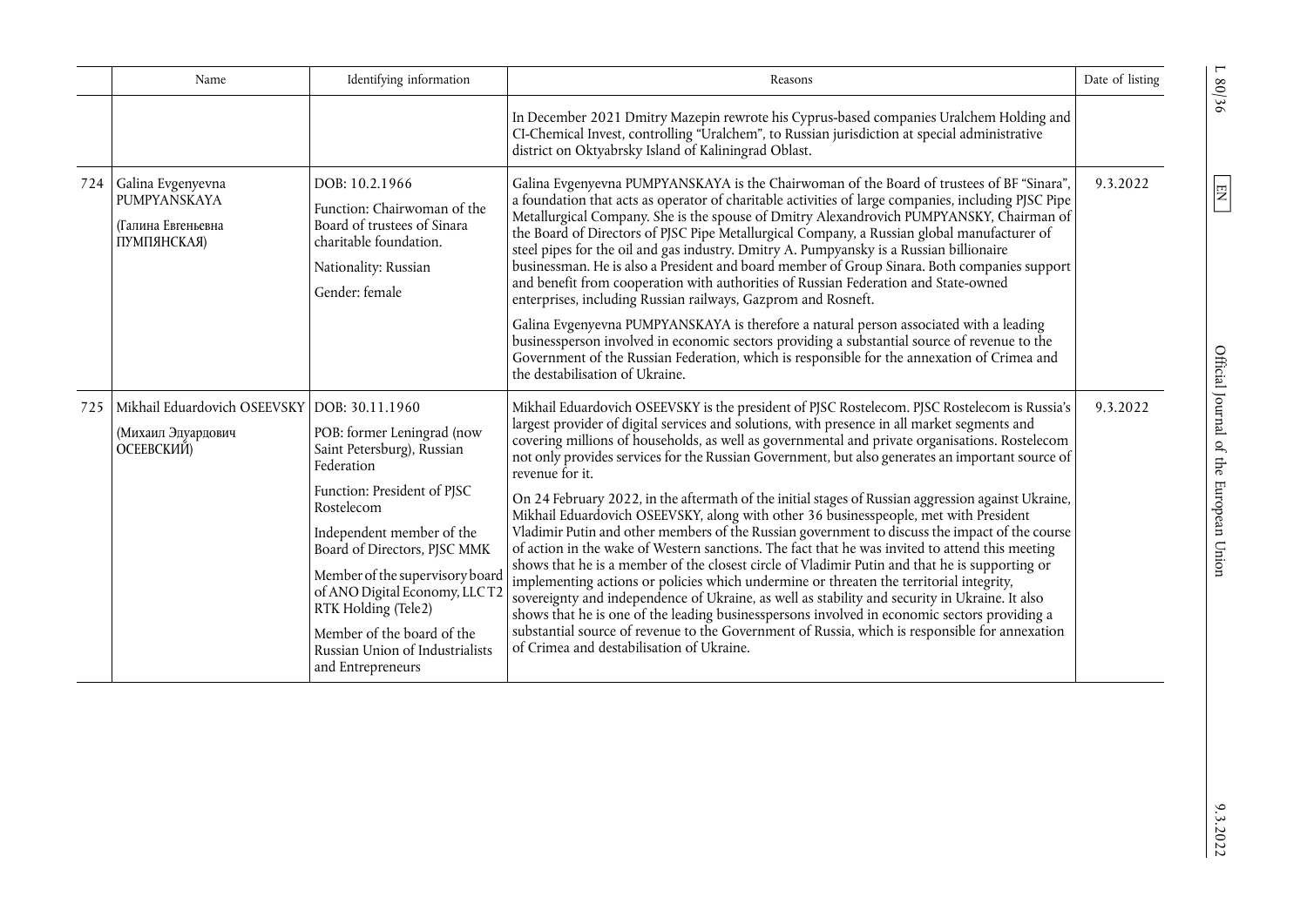|     | Name                                                                           | Identifying information                                                                                                                                                                                                                                                                                                                                                                          | Reasons                                                                                                                                                                                                                                                                                                                                                                                                                                                                                                                                                                                                                                                                                                                                                                                                                                                                                                                                                                                                                                                                                                                                                                                                                                                                            | Date of listing |
|-----|--------------------------------------------------------------------------------|--------------------------------------------------------------------------------------------------------------------------------------------------------------------------------------------------------------------------------------------------------------------------------------------------------------------------------------------------------------------------------------------------|------------------------------------------------------------------------------------------------------------------------------------------------------------------------------------------------------------------------------------------------------------------------------------------------------------------------------------------------------------------------------------------------------------------------------------------------------------------------------------------------------------------------------------------------------------------------------------------------------------------------------------------------------------------------------------------------------------------------------------------------------------------------------------------------------------------------------------------------------------------------------------------------------------------------------------------------------------------------------------------------------------------------------------------------------------------------------------------------------------------------------------------------------------------------------------------------------------------------------------------------------------------------------------|-----------------|
|     |                                                                                | Member of the board of directors<br>of LLC Votron                                                                                                                                                                                                                                                                                                                                                |                                                                                                                                                                                                                                                                                                                                                                                                                                                                                                                                                                                                                                                                                                                                                                                                                                                                                                                                                                                                                                                                                                                                                                                                                                                                                    |                 |
|     |                                                                                | Member of the board of trustees<br>of St. Petersburg NNAlliance                                                                                                                                                                                                                                                                                                                                  |                                                                                                                                                                                                                                                                                                                                                                                                                                                                                                                                                                                                                                                                                                                                                                                                                                                                                                                                                                                                                                                                                                                                                                                                                                                                                    |                 |
|     |                                                                                | Deputy Minister of Economic<br>Development of the Russian<br>Federation<br>(from December 2011<br>to June 2012)<br>Nationality: Russian                                                                                                                                                                                                                                                          |                                                                                                                                                                                                                                                                                                                                                                                                                                                                                                                                                                                                                                                                                                                                                                                                                                                                                                                                                                                                                                                                                                                                                                                                                                                                                    |                 |
|     |                                                                                | Gender: male                                                                                                                                                                                                                                                                                                                                                                                     |                                                                                                                                                                                                                                                                                                                                                                                                                                                                                                                                                                                                                                                                                                                                                                                                                                                                                                                                                                                                                                                                                                                                                                                                                                                                                    |                 |
| 726 | Mikhail Igorevich<br><b>POLUBOYARINOV</b><br>(Михаил Игоревич<br>ПОЛУБОЯРИНОВ) | DOB: 2.4.1966<br>POB: Moscow, Russian<br>Federation<br>Function: CEO of OJSC Aeroflot<br>Member of the boards of<br>directors of State Transport<br>Leasing Company and JSC<br><b>EXIMBANK OF RUSSIA</b><br>Member of the Supervisory<br>Board of DOM.RF<br>Chairman of the Board of<br>Directors of LLC Pobeda<br>Member of IATA Board of<br>Governors.<br>Nationality: Russian<br>Gender: male | Mikhail Igorevich POLUBOYARINOV is the CEO of OJSC Aeroflot. OJSC Aeroflot is the largest<br>airline of the Russian Federation. OJSC Aeroflot not only provides services for the Russian<br>Government, but also generates an important source of revenue for it. Aeroflot operated illegal<br>flights to the occupied Crimea.<br>On 24 February 2022, in the aftermath of the initial stages of Russian aggression against Ukraine,<br>Mikhail Igorevich POLUBOYARINOV, along with other 36 businesspeople, met with President<br>Vladimir Putin and other members of the Russian government to discuss the impact of the course<br>of action in the wake of Western sanctions. The fact that he was invited to attend this meeting<br>shows that he is a member of the closest circle of Vladimir Putin and that he is supporting or<br>implementing actions or policies which undermine or threaten the territorial integrity,<br>sovereignty and independence of Ukraine, as well as stability and security in Ukraine. It also<br>shows that he is one of the leading businesspersons involved in economic sectors providing a<br>substantial source of revenue to the Government of Russia, which is responsible for annexation<br>of Crimea and destabilisation of Ukraine. | 9.3.2022        |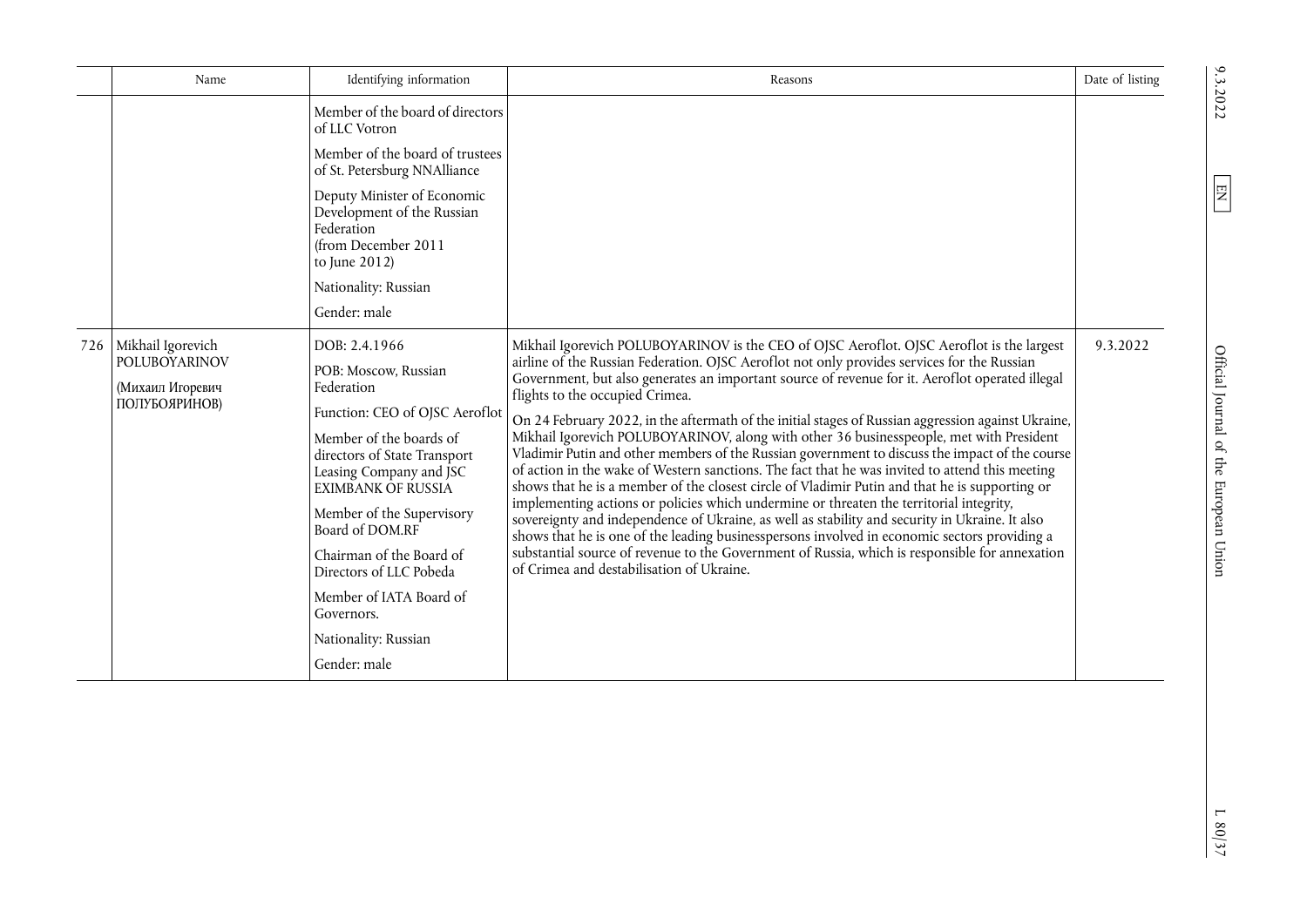|     | Name                                                                                                                                              | Identifying information                                                                                                                                                                                                      | Reasons                                                                                                                                                                                                                                                                                                                                                                                                                                                                                                                                                                                                                                                                                                                                                                                                                                                                                                                                                                                                                                                                                                                                                                                                                                                                                                                            | Date of listing |
|-----|---------------------------------------------------------------------------------------------------------------------------------------------------|------------------------------------------------------------------------------------------------------------------------------------------------------------------------------------------------------------------------------|------------------------------------------------------------------------------------------------------------------------------------------------------------------------------------------------------------------------------------------------------------------------------------------------------------------------------------------------------------------------------------------------------------------------------------------------------------------------------------------------------------------------------------------------------------------------------------------------------------------------------------------------------------------------------------------------------------------------------------------------------------------------------------------------------------------------------------------------------------------------------------------------------------------------------------------------------------------------------------------------------------------------------------------------------------------------------------------------------------------------------------------------------------------------------------------------------------------------------------------------------------------------------------------------------------------------------------|-----------------|
| 727 | Sergey Alexandrovich KULIKOV   DOB: 9.4.1976<br>(a.k.a. Sergei Alexandrovich<br><b>KULIKOV)</b><br>Russian: Сергей Алехандрович<br><b>КУПИКОВ</b> | POB: Sverdlovsk, Russian<br>Federation<br>Function: Chairman of the Board<br>of Management Company<br><b>RUSNANO LLC</b>                                                                                                     | Sergey Alexandrovich KULIKOV is the Chairman of the Board of Management Company<br>RUSNANO LLC and Member of the Board of Directors of Rusnano JSC, as well as the First deputy<br>Chairman of the board of the Military Industrial Commission. Rusnano LLC is a Russian<br>innovation development institution created in the framework of a Presidential Initiative called<br>"Strategy for Development of Nanotechnology Industry". Sergey Kulikov is therefore involved in<br>economic sectors providing a substantial source of revenue to the Government of the Russian<br>Federation.                                                                                                                                                                                                                                                                                                                                                                                                                                                                                                                                                                                                                                                                                                                                        | 9.3.2022        |
|     |                                                                                                                                                   | of Rusnano JSC<br>First deputy Chairman of the<br>board of the Military Industrial<br>Commission<br>Nationality: Russian<br>Gender: male                                                                                     | Member of the Board of Directors   On 24 February 2022, in the aftermath of the initial stages of Russian aggression against Ukraine,<br>Sergey Alexandrovich KULIKOV, along with other 36 businesspeople, met with President<br>Vladimir Putin and other members of the Russian government to discuss the impact of the course<br>of action in the wake of Western sanctions. The fact that he was invited to attend this meeting<br>shows that he is a member of the closest circle of Vladimir Putin and that he is supporting or<br>implementing actions or policies which undermine or threaten the territorial integrity,<br>sovereignty and independence of Ukraine, as well as stability and security in Ukraine. It also<br>shows that he is one of the leading businesspersons involved in economic sectors providing a<br>substantial source of revenue to the Government of Russia, which is responsible for annexation<br>of Crimea and destabilisation of Ukraine.                                                                                                                                                                                                                                                                                                                                                   |                 |
| 728 | Vadim Nikolaevich<br><b>MOSHKOVICH</b><br>(Вадим Николаевич<br>МОШКОВИЧ)                                                                          | DOB: 6.4.1967<br>POB: Moscow, Russian<br>Federation<br>Function: Chairman of the Board   Russian Federation.<br>of Directors of Rusagro Group<br>Minority owner of Sberbank<br>Nationality: Russian, Cypriot<br>Gender: male | Vadim Nikolaevich MOSHKOVICH is a Russian entrepreneur with business interests in<br>agriculture and real-estate development. In 2004, Vadim Moshkovich founded Rusagro Group,<br>which is a major producer of pork, fats and sugar. Vadim Nikolaevich MOSHKOVICH is therefore<br>involved in economic sectors providing a substantial source of revenue to the Government of the<br>On 24 February 2022, in the aftermath of the initial stages of Russian aggression against Ukraine,<br>Vadim Nikolaevich MOSHKOVICH, along with other 36 businesspeople, met with President<br>Vladimir Putin and other members of the Russian government to discuss the impact of the course<br>of action in the wake of Western sanctions. The fact that he was invited to attend this meeting<br>shows that he is a member of the closest circle of Vladimir Putin and that he is supporting or<br>implementing actions or policies which undermine or threaten the territorial integrity,<br>sovereignty and independence of Ukraine, as well as stability and security in Ukraine. It also<br>shows that he is one of the leading businesspersons involved in economic sectors providing a<br>substantial source of revenue to the Government of Russia, which is responsible for annexation<br>of Crimea and destabilisation of Ukraine. | 9.3.2022        |

 $L80/38$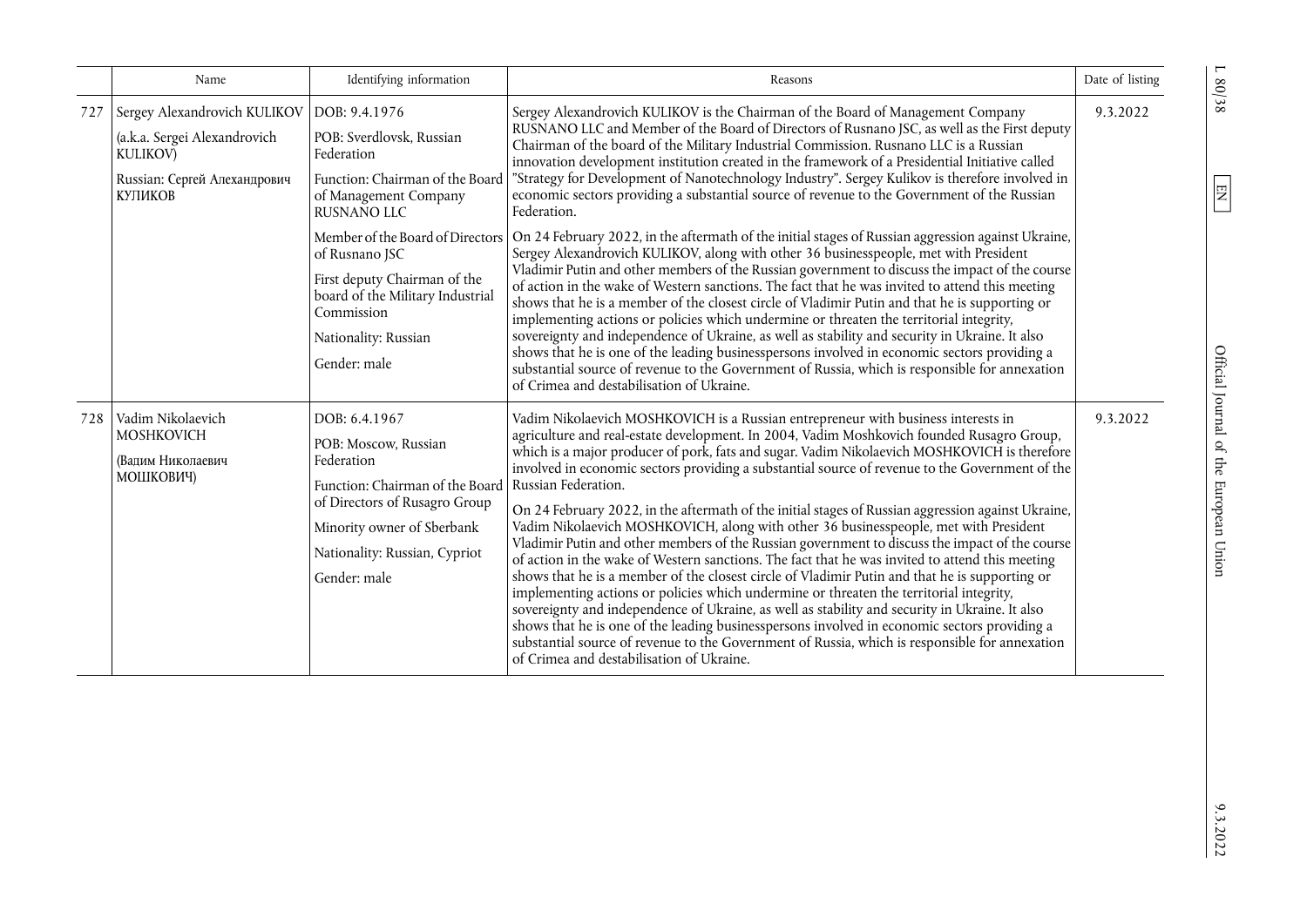|     | Name                                                                               | Identifying information                                                                                                                                                                                                                                                                                                                                                                                                                                                                        | Reasons                                                                                                                                                                                                                                                                                                                                                                                                                                                                                                                                                                                                                                                                                                                                                                                                                                                                                                                                                                                                                                                                                                                                                                                                                                                                                                                                                                                                                                                                                                                                                                                                                                                                                                                                                                         | Date of listing |
|-----|------------------------------------------------------------------------------------|------------------------------------------------------------------------------------------------------------------------------------------------------------------------------------------------------------------------------------------------------------------------------------------------------------------------------------------------------------------------------------------------------------------------------------------------------------------------------------------------|---------------------------------------------------------------------------------------------------------------------------------------------------------------------------------------------------------------------------------------------------------------------------------------------------------------------------------------------------------------------------------------------------------------------------------------------------------------------------------------------------------------------------------------------------------------------------------------------------------------------------------------------------------------------------------------------------------------------------------------------------------------------------------------------------------------------------------------------------------------------------------------------------------------------------------------------------------------------------------------------------------------------------------------------------------------------------------------------------------------------------------------------------------------------------------------------------------------------------------------------------------------------------------------------------------------------------------------------------------------------------------------------------------------------------------------------------------------------------------------------------------------------------------------------------------------------------------------------------------------------------------------------------------------------------------------------------------------------------------------------------------------------------------|-----------------|
| 729 | Vladimir Sergeevich KIRIYENKO   DOB: 27.5.1983<br>(Владимир Сергеевич<br>КИРИЕНКО) | POB: Nizhny Novgorod, Russian<br>Federation<br>Function:<br>CEO of VK Company Limited, the<br>parent company of Russia's top<br>social media platform,<br>VKontakte.<br>Former First Vice President of the<br>Russian State-controlled<br>company Rostelecom<br>$(2017 - 2021)$<br>Chairman of the Board of<br>Directors of LLC Capital<br>since 2011<br>Former Chairman of the Board of<br>Directors of<br>Nizhegorodpromstroybank<br>$(2008 - 2011)$<br>Nationality: Russian<br>Gender: male | Vladimir Sergeevich KIRIYENKO is the CEO of VK Company Limited. VK Company Limited is a<br>Russian internet company, with a major presence in the Russian speaking segment of internet. VK<br>projects collectively had the largest audience in Russia and captured the most screen time. VK's<br>sites reach more than 90 % of Russian internet users on a monthly basis and the company is in<br>the top 5 of largest internet companies, based on the number of total pages viewed. It controls<br>and operates the three largest and most popular Russian social networking sites, VKontakte,<br>Odnoklassniki and Moi Mir, as well as the email service and internet portal mail.ru. Vladimir<br>Sergeevich KIRIYENKO is therefore involved in economic sectors providing a substantial source<br>of revenue to the Government of the Russian Federation.<br>The Russian government is increasing its influence over media and social networks. VK Company<br>is controlled by Gazprom Media (a State-owned company which is the major source of income to<br>the Russian Government). Vladimir Sergeevich Kiriyenko therefore supports Vladimir Putin's aim<br>for greater control over the internet. Vladimir Kiriyenko therefore actively supports, materially or<br>financially, or benefits from Russian decision-makers responsible for the annexation of Crimea or<br>the destabilisation of Ukraine.<br>As VK Company is owned by the State-owned Gazprom group, the revenue it generates is an<br>important source of revenue for the Russian Government. Vladimir Kiriyenko is the son of Sergei<br>Kiriyenko, currently First Deputy Chief of Staff of the Presidential Office. Sergei Kiriyenko is<br>reported to be Vladimir Putin's domestic policy curator. | 9.3.2022        |
| 730 | Andrey Andreevich GURYEV<br>(Андрей Андреевич ГУРЬЕВ)                              | DOB: 7.3.1982<br>POB: Moscow, Russian<br>Federation<br>Function: CEO and Chairman of<br>the Management Board of PJSC<br>PhosAgro                                                                                                                                                                                                                                                                                                                                                               | Andrey Andreevich GURYEV is a Member of the Board, the CEO and the Chairman of the<br>Management Board of PJSC PhosAgro, and in this capacity oversees the company's activities.<br>PhosAgro is one of the world's leading producers of phosphate-based fertilisers. The Company is<br>Europe's largest producer of phosphate-based fertilisers, the world's largest producer of high-<br>grade phosphate rock and the world's second-largest producer (excluding China) of<br>Monoammonium phosphate (MAP) and Diammonium phosphate (DAP).                                                                                                                                                                                                                                                                                                                                                                                                                                                                                                                                                                                                                                                                                                                                                                                                                                                                                                                                                                                                                                                                                                                                                                                                                                     | 9.3.2022        |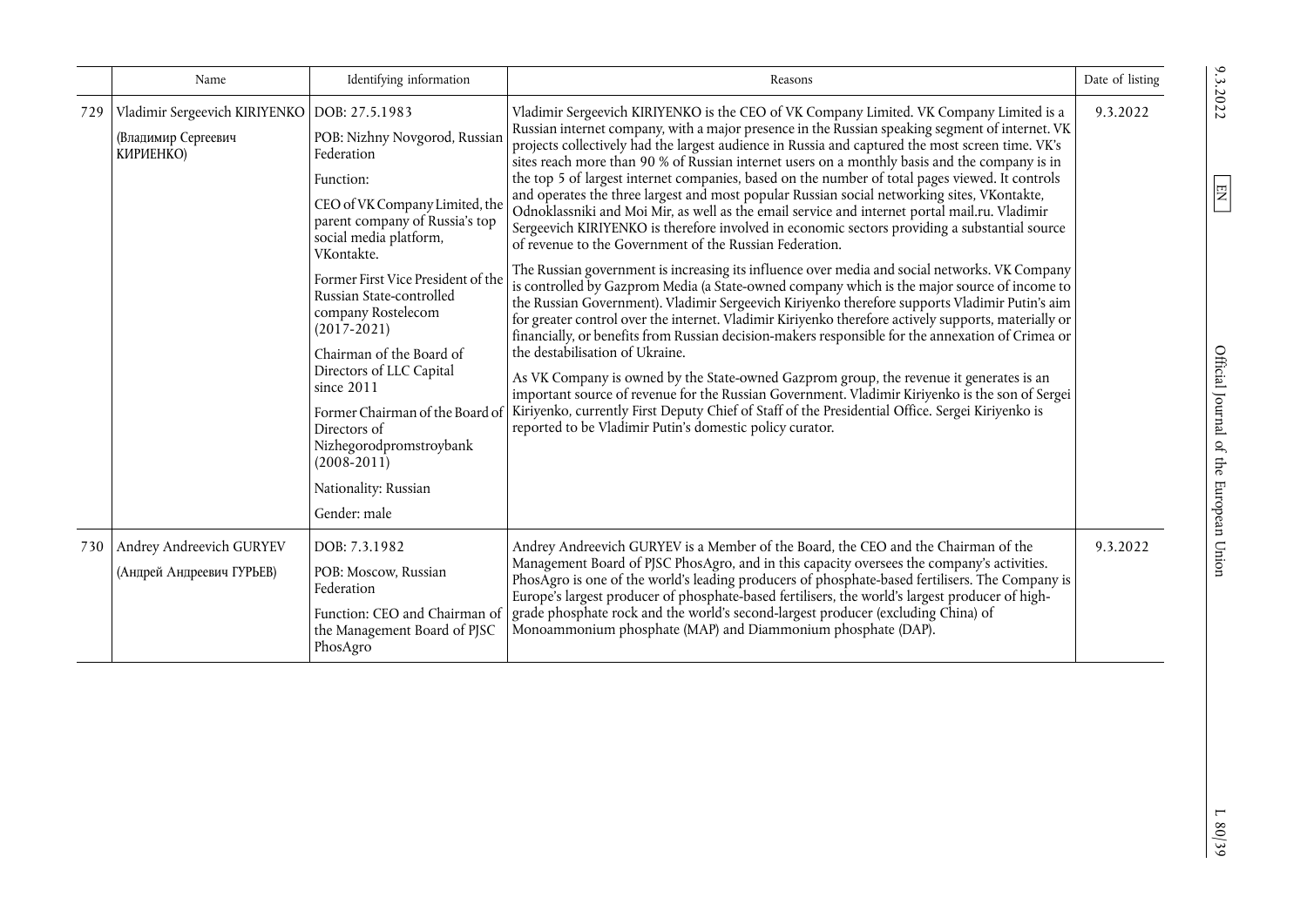|     | Name                                                          | Identifying information                                                                                                                                                                                                                                                                                                                                                                                                                                                                      | Reasons                                                                                                                                                                                                                                                                                                                                                                                                                                                                                                                                                                                                                                                                                                                                                                                                                                                                                                                                                                                                   | Date of listing |
|-----|---------------------------------------------------------------|----------------------------------------------------------------------------------------------------------------------------------------------------------------------------------------------------------------------------------------------------------------------------------------------------------------------------------------------------------------------------------------------------------------------------------------------------------------------------------------------|-----------------------------------------------------------------------------------------------------------------------------------------------------------------------------------------------------------------------------------------------------------------------------------------------------------------------------------------------------------------------------------------------------------------------------------------------------------------------------------------------------------------------------------------------------------------------------------------------------------------------------------------------------------------------------------------------------------------------------------------------------------------------------------------------------------------------------------------------------------------------------------------------------------------------------------------------------------------------------------------------------------|-----------------|
|     |                                                               | Has worked at PhosAgro<br>since 2004, holding various<br>positions<br>Member of the Management<br>Board Bureau of the Russian<br>Union of Industrialists and<br>Entrepreneurs (RUIE)<br>since 30 September 2019<br>Nationality: Russian<br>Gender: male                                                                                                                                                                                                                                      | Andrey Guryev, in his capacity as CEO of PhosAgro, benefits from the Russian Government's<br>decisions. PJSC PhosAgro is largely connected with the Russian Government and the revenue it<br>generates is therefore an important source of revenue for the Russian Government. He is involved<br>in economic sectors providing a substantial source of revenue to the Government of the Russian<br>Federation, which is responsible for the annexation of Crimea and the destabilisation of Ukraine.                                                                                                                                                                                                                                                                                                                                                                                                                                                                                                      |                 |
| 731 | Dmitry Vladimirovich KONOV<br>(Дмитрий Владимирович<br>KOHOB) | DOB: 2.9.1970<br>POB: Moscow, Russian<br>Federation<br>of PJSC SIBUR Holding<br>Served in the Treasury<br>Department of OAO NK YUKOS;<br>held various positions at AKB<br>Trust and Investment Bank,<br>including Vice President - Head<br>of the Investment Banking<br>Department and Managing<br>Director of Corporate Finance<br>Department; was a member of<br>the Board of Directors of OAO<br>Gazprom neftekhim Salavat and<br>OAO Gazprombank<br>Nationality: Russian<br>Gender: male | Dmitry Vladimirovich KONOV is the Chairman of the Management Board of PJSC SIBUR<br>Holding, and in this capacity oversees the company's activities. SIBUR Holding is the largest<br>integrated petrochemicals company in Russia and one of the fastest-growing companies in the<br>global petrochemicals industry. SIBUR is a leading emerging markets petrochemical group and<br>Function: Chairman of the Board the largest petrochemical producer in the Russian market. Major stakes of SIBUR is owned by<br>oligarchs close to Vladimir Putin: Leonid Mikhelson and Gennady Timchenko.<br>SIBUR Holding is closely connected with the Russian Government and the revenue it generates is<br>therefore an important source of revenue for the Russian Government.<br>Dmitry Konov is involved in economic sectors providing a substantial source of revenue to the<br>Government of the Russian Federation, which is responsible for the annexation of Crimea and<br>the destabilisation of Ukraine. | 9.3.2022        |

 $1.80/40$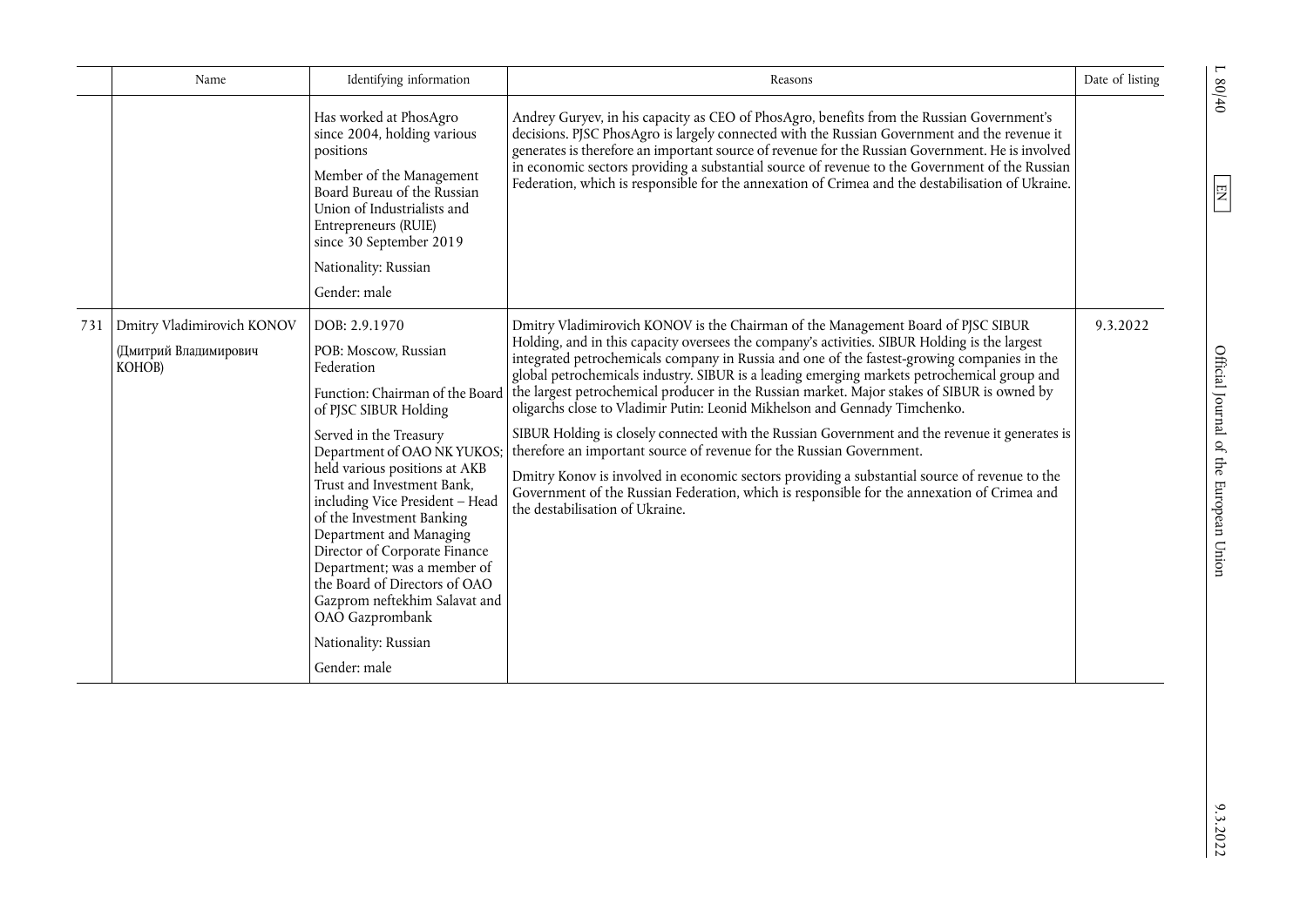|     | Name                                                                               | Identifying information                                                                                                                                                                                                                                            | Reasons                                                                                                                                                                                                                                                                                                                                                                                                                                                                                                              | Date of listing |
|-----|------------------------------------------------------------------------------------|--------------------------------------------------------------------------------------------------------------------------------------------------------------------------------------------------------------------------------------------------------------------|----------------------------------------------------------------------------------------------------------------------------------------------------------------------------------------------------------------------------------------------------------------------------------------------------------------------------------------------------------------------------------------------------------------------------------------------------------------------------------------------------------------------|-----------------|
| 732 | Nikita Dmitrievich MAZEPIN<br>(Никита Дмитриевич МАЗЕПИН)   POB: Moscow, Russian   | DOB: 2.3.1999<br>Federation<br>Function: Profession: Russian<br>racing driver for Haas F1 Team in<br>the 2022 Formula One World<br>Championship under a neutral<br>flag representing the Russian<br>Automobile Federation.<br>Nationality: Russian<br>Gender: male | Nikita Mazepin is the son of Dmitry Arkadievich Mazepin, General Director of JSC UCC<br>Uralchem. As Uralchem sponsors Haas F1 Team, Dmitry Mazepin is the major sponsor of his<br>son's activities at Haas F1 Team.<br>He is a natural person associated with a leading businessperson (his father) involved in economic<br>sectors providing a substantial source of revenue to the Government of the Russian Federation,<br>which is responsible for the annexation of Crimea and the destabilisation of Ukraine. | 9.3.2022        |
| 733 | Alexander Konstantinovich<br><b>AKIMOV</b><br>(Александр Константинович<br>АКИМОВ) | DOB: 10.11.1954                                                                                                                                                                                                                                                    | Member of the Federation Council who ratified the government decisions of the 'Treaty of<br>Friendship, Cooperation and Mutual Assistance between the Russian Federation and the Donetsk<br>People's Republic and between the Russian Federation and the Luhansk People's Republic'.                                                                                                                                                                                                                                 | 9.3.2022        |
| 734 | Ivan Nikolayevich ABRAMOV<br>(Иван Николаевич АБРАМОВ)                             | DOB: 16.6.1978                                                                                                                                                                                                                                                     | Member of the Federation Council who ratified the government decisions of the 'Treaty of<br>Friendship, Cooperation and Mutual Assistance between the Russian Federation and the Donetsk<br>People's Republic and between the Russian Federation and the Luhansk People's Republic'.                                                                                                                                                                                                                                 | 9.3.2022        |
| 735 | Mohmad Isaevich AKHMADOV<br>(Мохмад Исаевич АХМАДОВ)                               | DOB: 17.4.1972                                                                                                                                                                                                                                                     | Member of the Federation Council who ratified the government decisions of the 'Treaty of<br>Friendship, Cooperation and Mutual Assistance between the Russian Federation and the Donetsk<br>People's Republic and between the Russian Federation and the Luhansk People's Republic'.                                                                                                                                                                                                                                 | 9.3.2022        |
| 736 | Sergei Petrovich ARENIN<br>(Сергей Петрович АРЕНИН)                                | DOB: 29.8.1958                                                                                                                                                                                                                                                     | Member of the Federation Council who ratified the government decisions of the 'Treaty of<br>Friendship, Cooperation and Mutual Assistance between the Russian Federation and the Donetsk<br>People's Republic and between the Russian Federation and the Luhansk People's Republic'.                                                                                                                                                                                                                                 | 9.3.2022        |
| 737 | Yuri Viktorovich ARKHAROV<br>(Юрий Викторович АРХАРОВ)                             | DOB: 13.6.1977                                                                                                                                                                                                                                                     | Member of the Federation Council who ratified the government decisions of the 'Treaty of<br>Friendship, Cooperation and Mutual Assistance between the Russian Federation and the Donetsk<br>People's Republic and between the Russian Federation and the Luhansk People's Republic'.                                                                                                                                                                                                                                 | 9.3.2022        |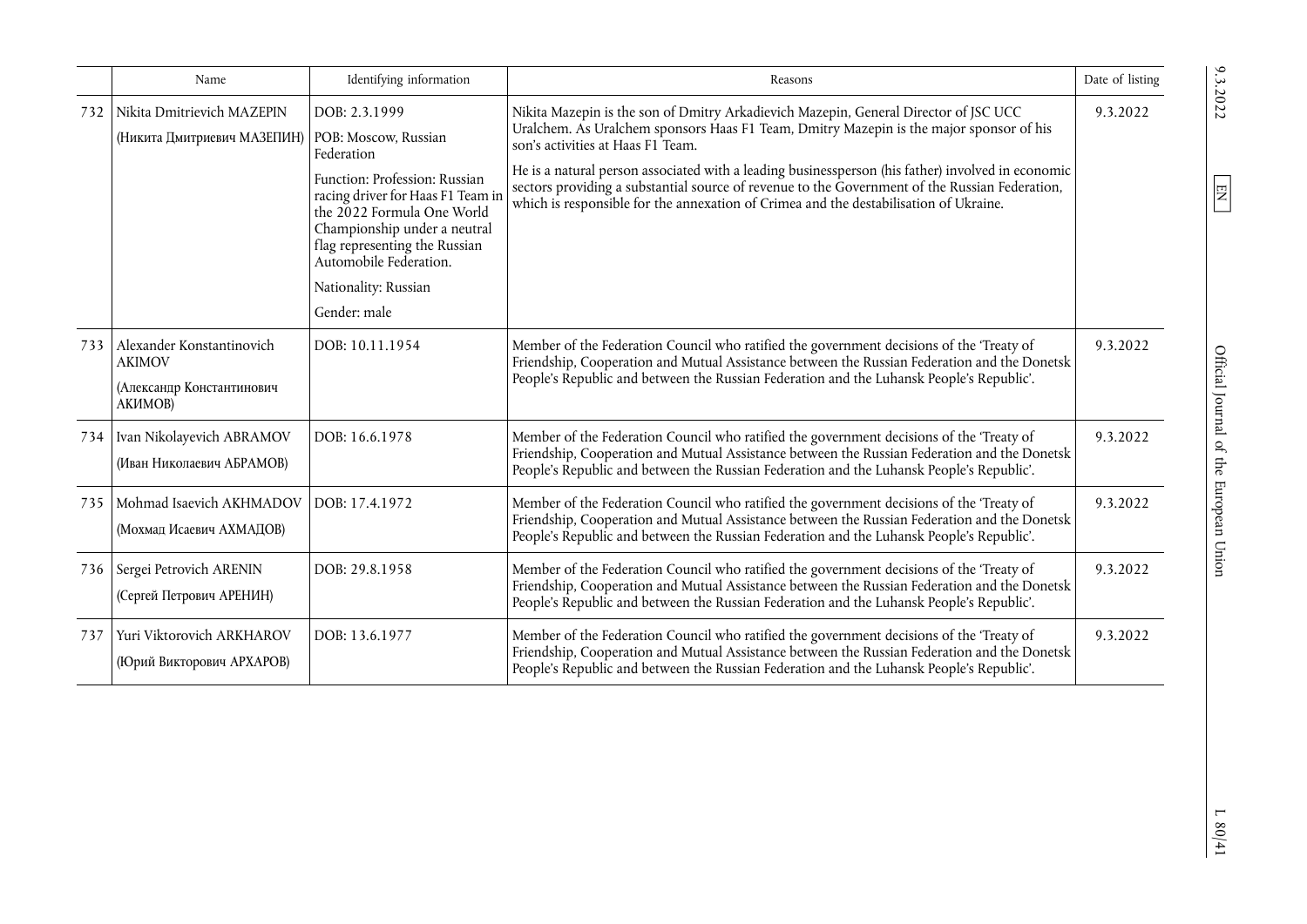|     | Name                                                                                         | Identifying information | Reasons                                                                                                                                                                                                                                                                              | Date of listing |
|-----|----------------------------------------------------------------------------------------------|-------------------------|--------------------------------------------------------------------------------------------------------------------------------------------------------------------------------------------------------------------------------------------------------------------------------------|-----------------|
|     | 738 Anatoly Dmitrievich<br><b>ARTAMONOV</b><br>(Анатолий Дмитриевич<br>APTAMOHOB)            | DOB: 5.5.1952           | Member of the Federation Council who ratified the government decisions of the 'Treaty of<br>Friendship, Cooperation and Mutual Assistance between the Russian Federation and the Donetsk<br>People's Republic and between the Russian Federation and the Luhansk People's Republic'. | 9.3.2022        |
| 739 | Mikhail Alexandrovich<br><b>AFANASOV</b><br>(Михаил Александрович<br>АФАНАСОВ)               | DOB: 15.6.1953          | Member of the Federation Council who ratified the government decisions of the 'Treaty of<br>Friendship, Cooperation and Mutual Assistance between the Russian Federation and the Donetsk<br>People's Republic and between the Russian Federation and the Luhansk People's Republic'. | 9.3.2022        |
| 740 | Oleg Aleksandrovich ALEKSEEV DOB: 21.12.1967<br>(Олег Александрович АЛЕКСЕЕВ)                |                         | Member of the Federation Council who ratified the government decisions of the 'Treaty of<br>Friendship, Cooperation and Mutual Assistance between the Russian Federation and the Donetsk<br>People's Republic and between the Russian Federation and the Luhansk People's Republic'. | 9.3.2022        |
| 741 | Yelena Vladimirovna<br><b>AFANASEVA</b><br>(Елена Владимировна<br>АФАНАСЬЕВА)                | DOB: 27.3.1975          | Member of the Federation Council who ratified the government decisions of the 'Treaty of<br>Friendship, Cooperation and Mutual Assistance between the Russian Federation and the Donetsk<br>People's Republic and between the Russian Federation and the Luhansk People's Republic'. | 9.3.2022        |
| 742 | Alexander Davidovich BASHKIN   DOB: 10.6.1962<br>(Александр Давыдович<br>БАШКИН)             |                         | Member of the Federation Council who ratified the government decisions of the 'Treaty of<br>Friendship, Cooperation and Mutual Assistance between the Russian Federation and the Donetsk<br>People's Republic and between the Russian Federation and the Luhansk People's Republic'. | 9.3.2022        |
| 743 | Andrey Alexandrovich<br><b>BAZILEVSKY</b><br>(Андрей Александрович<br>БАЗИЛЕВСКИЙ)           | DOB: 24.2.1967          | Member of the Federation Council who ratified the government decisions of the 'Treaty of<br>Friendship, Cooperation and Mutual Assistance between the Russian Federation and the Donetsk<br>People's Republic and between the Russian Federation and the Luhansk People's Republic'. | 9.3.2022        |
| 744 | Mukharbek Oybertovich<br><b>BARAKHOYEV</b><br>(Мухарбек Ойбертович<br><b><i>GAPAXOEB</i></b> | DOB: 4.1.1971           | Member of the Federation Council who ratified the government decisions of the 'Treaty of<br>Friendship, Cooperation and Mutual Assistance between the Russian Federation and the Donetsk<br>People's Republic and between the Russian Federation and the Luhansk People's Republic'. | 9.3.2022        |

 $9.3.2022$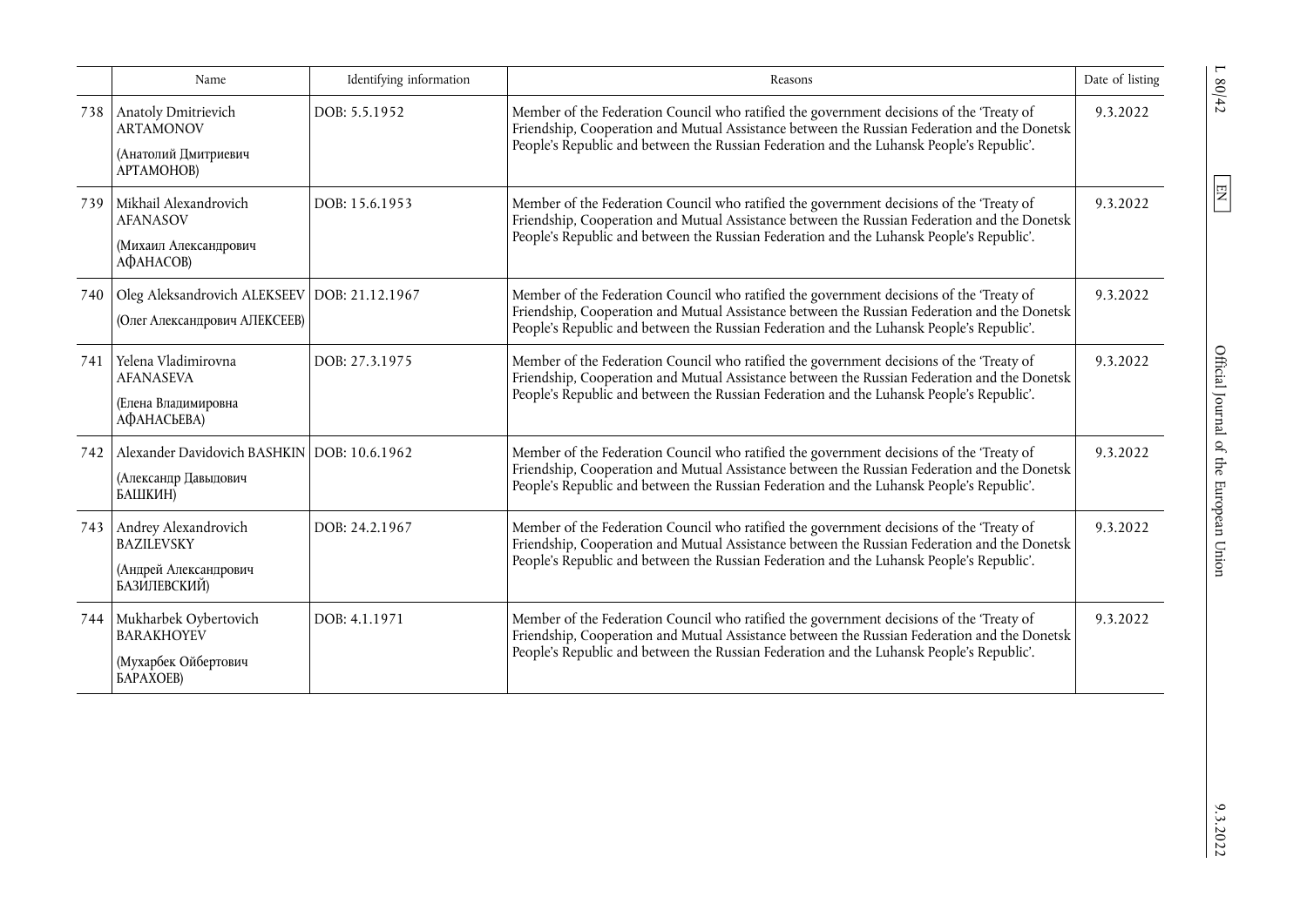|     | Name                                                                                   | Identifying information | Reasons                                                                                                                                                                                                                                                                              | Date of listing |
|-----|----------------------------------------------------------------------------------------|-------------------------|--------------------------------------------------------------------------------------------------------------------------------------------------------------------------------------------------------------------------------------------------------------------------------------|-----------------|
| 745 | Sergei Vyacheslavovich<br><b>BEZDENEZHNYKH</b><br>(Сергей Вячеславович<br>БЕЗДЕНЕЖНЫХ) | DOB: 25.8.1979          | Member of the Federation Council who ratified the government decisions of the 'Treaty of<br>Friendship, Cooperation and Mutual Assistance between the Russian Federation and the Donetsk<br>People's Republic and between the Russian Federation and the Luhansk People's Republic'. | 9.3.2022        |
| 746 | Viktor Nikolayevich BONDAREV   DOB: 7.12.1959<br>(Виктор Николаевич БОНДАРЕВ)          |                         | Member of the Federation Council who ratified the government decisions of the 'Treaty of<br>Friendship, Cooperation and Mutual Assistance between the Russian Federation and the Donetsk<br>People's Republic and between the Russian Federation and the Luhansk People's Republic'. | 9.3.2022        |
| 747 | Yegor Afanasyevich BORISOV<br>(Егор Афанасьевич БОРИСОВ)                               | DOB: 15.8.1954          | Member of the Federation Council who ratified the government decisions of the 'Treaty of<br>Friendship, Cooperation and Mutual Assistance between the Russian Federation and the Donetsk<br>People's Republic and between the Russian Federation and the Luhansk People's Republic'. | 9.3.2022        |
| 748 | Alexander Yuryevich BRYKSIN<br>(Александр Юрьевич БРЫКСИН)                             | DOB: 20.1.1967          | Member of the Federation Council who ratified the government decisions of the 'Treaty of<br>Friendship, Cooperation and Mutual Assistance between the Russian Federation and the Donetsk<br>People's Republic and between the Russian Federation and the Luhansk People's Republic'. | 9.3.2022        |
| 749 | Mikhail Vladimirovich<br><b>BELOUSOV</b><br>(Михаил Владимирович<br>БЕЛОУСОВ)          | DOB: 11.10.1953         | Member of the Federation Council who ratified the government decisions of the 'Treaty of<br>Friendship, Cooperation and Mutual Assistance between the Russian Federation and the Donetsk<br>People's Republic and between the Russian Federation and the Luhansk People's Republic'. | 9.3.2022        |
| 750 | Sergei Vladimirovich BEREZKIN   DOB: 23.6.1955<br>(Сергей Владимирович<br>БЕРЁЗКИН)    |                         | Member of the Federation Council who ratified the government decisions of the 'Treaty of<br>Friendship, Cooperation and Mutual Assistance between the Russian Federation and the Donetsk<br>People's Republic and between the Russian Federation and the Luhansk People's Republic'. | 9.3.2022        |
| 751 | Vladimir Andreyevich BEKETOV   DOB: 29.3.1949<br>(Владимир Андреевич БЕКЕТОВ)          |                         | Member of the Federation Council who ratified the government decisions of the 'Treaty of<br>Friendship, Cooperation and Mutual Assistance between the Russian Federation and the Donetsk<br>People's Republic and between the Russian Federation and the Luhansk People's Republic'. | 9.3.2022        |
| 752 | Yelena Vasilyevna BIBIKOVA<br>(Елена Васильевна БИБИКОВА)                              | DOB: 23.9.1956          | Member of the Federation Council who ratified the government decisions of the 'Treaty of<br>Friendship, Cooperation and Mutual Assistance between the Russian Federation and the Donetsk<br>People's Republic and between the Russian Federation and the Luhansk People's Republic'. | 9.3.2022        |

 $\boxed{\text{EN}}$ 

 $L$   $80/4\sqrt{3}$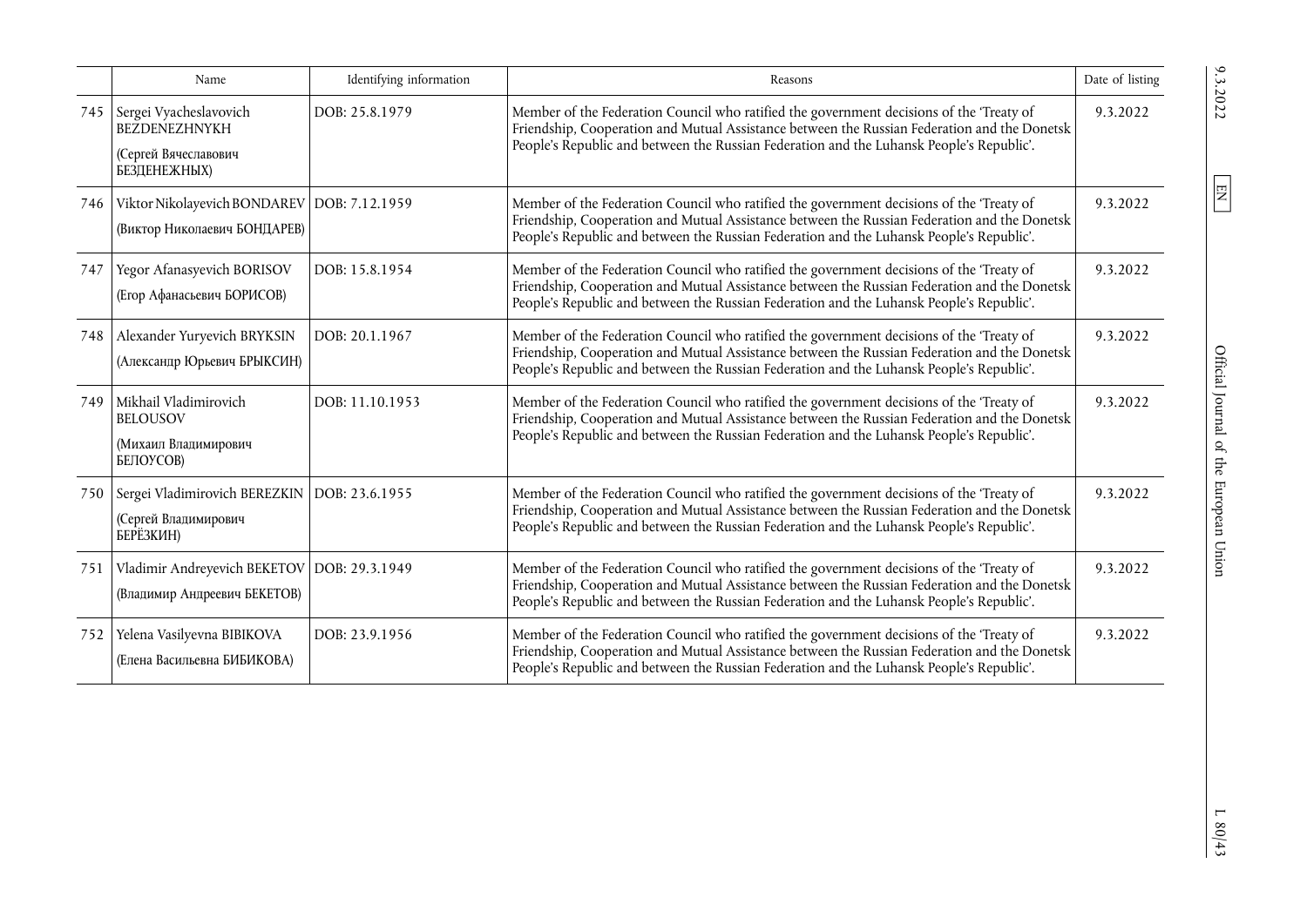|     | Name                                                                                 | Identifying information | Reasons                                                                                                                                                                                                                                                                              | Date of listing |
|-----|--------------------------------------------------------------------------------------|-------------------------|--------------------------------------------------------------------------------------------------------------------------------------------------------------------------------------------------------------------------------------------------------------------------------------|-----------------|
|     | 753 Andrey Vladimirovich<br><b>CHERNYSHEV</b><br>(Андрей Владимирович<br>ЧЕРНЫШЁВ)   | DOB: 10.7.1970          | Member of the Federation Council who ratified the government decisions of the 'Treaty of<br>Friendship, Cooperation and Mutual Assistance between the Russian Federation and the Donetsk<br>People's Republic and between the Russian Federation and the Luhansk People's Republic'. | 9.3.2022        |
| 754 | Alexander Vlademirovich<br><b>DVOINYKH</b><br>(Александр Владимирович<br>ДВОЙНЫХ)    | DOB: 19.1.1984          | Member of the Federation Council who ratified the government decisions of the 'Treaty of<br>Friendship, Cooperation and Mutual Assistance between the Russian Federation and the Donetsk<br>People's Republic and between the Russian Federation and the Luhansk People's Republic'. | 9.3.2022        |
| 755 | Vadim Yevgenyevich DENGIN<br>(Вадим Евгеньевич ДЕНЬГИН)                              | DOB: 23.9.1980          | Member of the Federation Council who ratified the government decisions of the 'Treaty of<br>Friendship, Cooperation and Mutual Assistance between the Russian Federation and the Donetsk<br>People's Republic and between the Russian Federation and the Luhansk People's Republic'. | 9.3.2022        |
| 756 | Konstantin Konstantinovich<br><b>DOLGOV</b><br>(Константин Константинович<br>ДОЛГОВ) | DOB: 12.8.1968          | Member of the Federation Council who ratified the government decisions of the 'Treaty of<br>Friendship, Cooperation and Mutual Assistance between the Russian Federation and the Donetsk<br>People's Republic and between the Russian Federation and the Luhansk People's Republic'. | 9.3.2022        |
| 757 | Gennady Egorovich<br><b>EMELYANOV</b><br>(Геннадий Егорович<br>ЕМЕЛЬЯНОВ)            | DOB: 1.1.1957           | Member of the Federation Council who ratified the government decisions of the 'Treaty of<br>Friendship, Cooperation and Mutual Assistance between the Russian Federation and the Donetsk<br>People's Republic and between the Russian Federation and the Luhansk People's Republic'. | 9.3.2022        |
| 758 | Olga Nikolayevna EPIFANOVA<br>(Ольга Николаевна<br>ЕПИФАНОВА)                        | DOB: 19.8.1966          | Member of the Federation Council who ratified the government decisions of the 'Treaty of<br>Friendship, Cooperation and Mutual Assistance between the Russian Federation and the Donetsk<br>People's Republic and between the Russian Federation and the Luhansk People's Republic'. | 9.3.2022        |
| 759 | Arsen Suleymanovich<br><b>FADZAYEV</b><br>(Арсен Сулейманович ФАДЗАЕВ)               | DOB: 5.9.1952           | Member of the Federation Council who ratified the government decisions of the 'Treaty of<br>Friendship, Cooperation and Mutual Assistance between the Russian Federation and the Donetsk<br>People's Republic and between the Russian Federation and the Luhansk People's Republic'. | 9.3.2022        |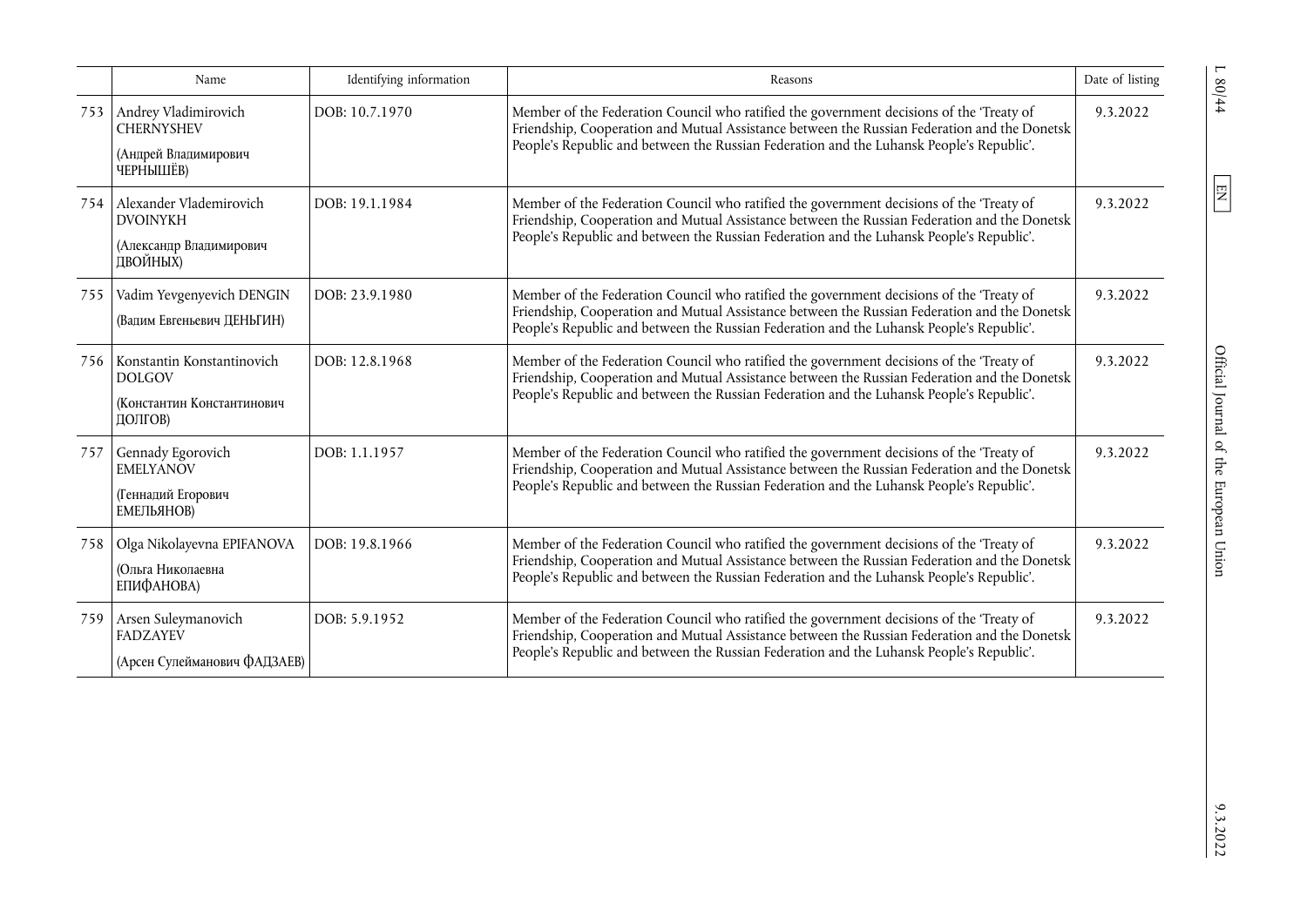|     | Name                                                                                      | Identifying information | Reasons                                                                                                                                                                                                                                                                              | Date of listing |
|-----|-------------------------------------------------------------------------------------------|-------------------------|--------------------------------------------------------------------------------------------------------------------------------------------------------------------------------------------------------------------------------------------------------------------------------------|-----------------|
|     | 760 Yury Viktorovich FEDOROV<br>(Юрий Викторович ФЁДОРОВ)                                 | DOB: 1.1.1972           | Member of the Federation Council who ratified the government decisions of the 'Treaty of<br>Friendship, Cooperation and Mutual Assistance between the Russian Federation and the Donetsk<br>People's Republic and between the Russian Federation and the Luhansk People's Republic'. | 9.3.2022        |
| 761 | Nikolai Vasilyevich FYODOROV   DOB: 9.5.1958<br>(Николай Васильевич ФЁДОРОВ)              |                         | Member of the Federation Council who ratified the government decisions of the 'Treaty of<br>Friendship, Cooperation and Mutual Assistance between the Russian Federation and the Donetsk<br>People's Republic and between the Russian Federation and the Luhansk People's Republic'. | 9.3.2022        |
| 762 | Airat Minerasikhovich<br><b>GIBATDINOV</b><br>(Айрат Минерасихович<br>ГИБАТДИНОВ)         | DOB: 16.1.1986          | Member of the Federation Council who ratified the government decisions of the 'Treaty of<br>Friendship, Cooperation and Mutual Assistance between the Russian Federation and the Donetsk<br>People's Republic and between the Russian Federation and the Luhansk People's Republic'. | 9.3.2022        |
| 763 | Denis Vladimirovich GUSEV<br>(Денис Владимирович ГУСЕВ)                                   | DOB: 26.12.1976         | Member of the Federation Council who ratified the government decisions of the 'Treaty of<br>Friendship, Cooperation and Mutual Assistance between the Russian Federation and the Donetsk<br>People's Republic and between the Russian Federation and the Luhansk People's Republic'. | 9.3.2022        |
| 764 | Lilia Salavatovna GUMEROVA<br>(Лилия Салаватовна ГУМЕРОВА)                                | DOB: 16.12.1972         | Member of the Federation Council who ratified the government decisions of the 'Treaty of<br>Friendship, Cooperation and Mutual Assistance between the Russian Federation and the Donetsk<br>People's Republic and between the Russian Federation and the Luhansk People's Republic'. | 9.3.2022        |
|     | 765 Rimma Fyodorovna<br><b>GALUSHINA</b><br>(Римма Фёдоровна ГАЛУШИНА)                    | DOB: 30.5.1963          | Member of the Federation Council who ratified the government decisions of the 'Treaty of<br>Friendship, Cooperation and Mutual Assistance between the Russian Federation and the Donetsk<br>People's Republic and between the Russian Federation and the Luhansk People's Republic'. | 9.3.2022        |
|     | 766 Suleiman Sadulayevich<br><b>GEREMEYEV</b><br>(Сулейман Садулаевич<br><b>TEPEMEEB)</b> | DOB: 20.1.1971          | Member of the Federation Council who ratified the government decisions of the 'Treaty of<br>Friendship, Cooperation and Mutual Assistance between the Russian Federation and the Donetsk<br>People's Republic and between the Russian Federation and the Luhansk People's Republic'. | 9.3.2022        |
| 767 | Tatyana Anatolyevna GIGEL<br>(Татьяна Анатольевна ГИГЕЛЬ)                                 | DOB: 27.2.1960          | Member of the Federation Council who ratified the government decisions of the 'Treaty of<br>Friendship, Cooperation and Mutual Assistance between the Russian Federation and the Donetsk<br>People's Republic and between the Russian Federation and the Luhansk People's Republic'. | 9.3.2022        |

 $\boxed{\text{EN}}$ 

L 80/45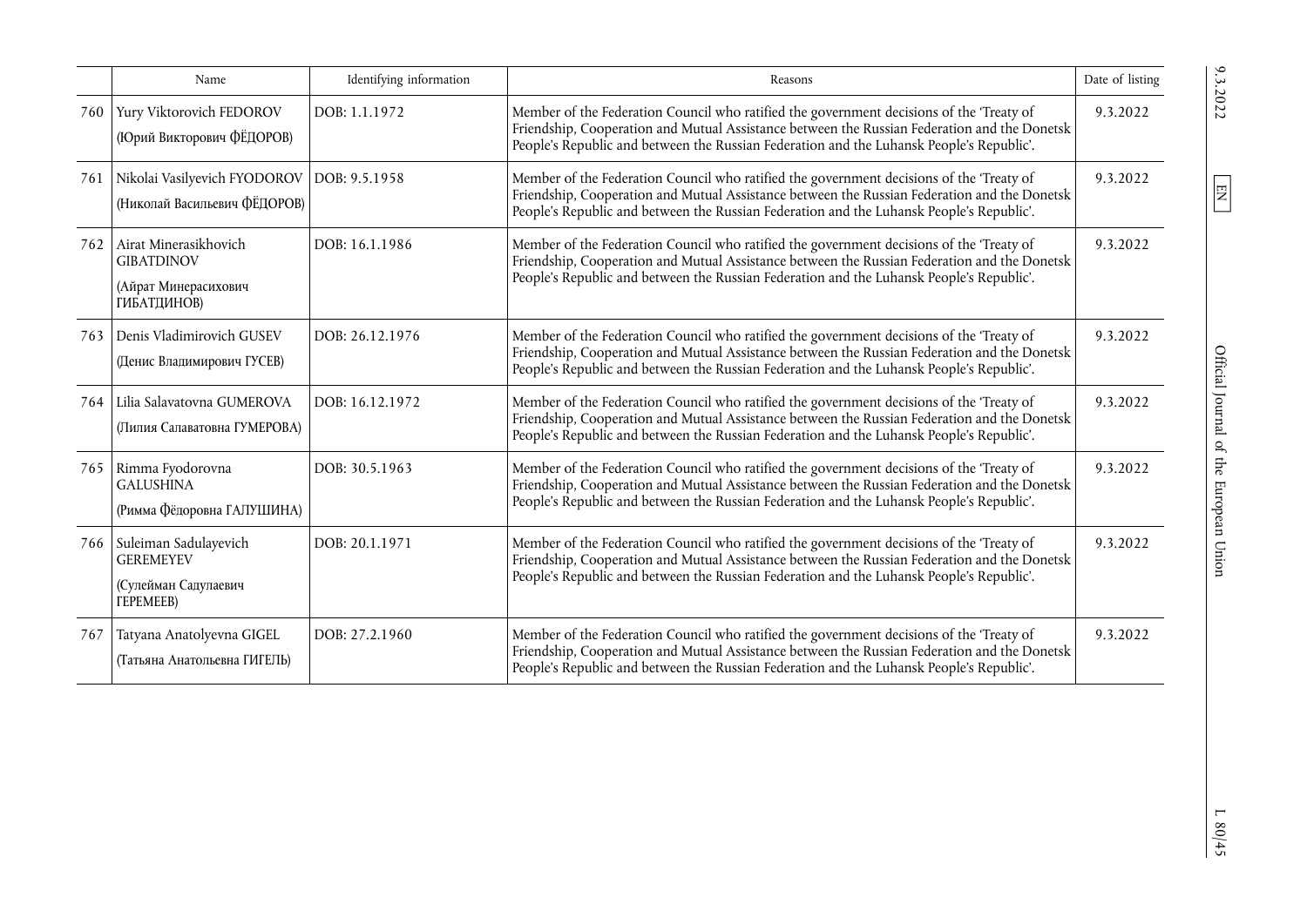|     | Name                                                                                      | Identifying information | Reasons                                                                                                                                                                                                                                                                              | Date of listing |
|-----|-------------------------------------------------------------------------------------------|-------------------------|--------------------------------------------------------------------------------------------------------------------------------------------------------------------------------------------------------------------------------------------------------------------------------------|-----------------|
| 768 | Alexander Vladislavovich<br><b>GUSAKOVSKY</b><br>(Александр Владиславович<br>ГУСАКОВСКИЙ) | DOB: 25.8.1970          | Member of the Federation Council who ratified the government decisions of the 'Treaty of<br>Friendship, Cooperation and Mutual Assistance between the Russian Federation and the Donetsk<br>People's Republic and between the Russian Federation and the Luhansk People's Republic'. | 9.3.2022        |
| 769 | Dmitry Yuryevich GORITSKY<br>(Дмитрий Юрьевич ГОРИЦКИЙ)                                   | DOB: 28.10.1970         | Member of the Federation Council who ratified the government decisions of the 'Treaty of<br>Friendship, Cooperation and Mutual Assistance between the Russian Federation and the Donetsk<br>People's Republic and between the Russian Federation and the Luhansk People's Republic'. | 9.3.2022        |
| 770 | Lyubov Nikolayevna GLEBOVA<br>(Любовь Николаевна ГЛЕБОВА)                                 | DOB: 7.3.1960           | Member of the Federation Council who ratified the government decisions of the 'Treaty of<br>Friendship, Cooperation and Mutual Assistance between the Russian Federation and the Donetsk<br>People's Republic and between the Russian Federation and the Luhansk People's Republic'. | 9.3.2022        |
| 771 | Sergei Vasilyevich GORNYAKOV   DOB: 5.1.1966<br>(Сергей Васильевич ГОРНЯКОВ)              |                         | Member of the Federation Council who ratified the government decisions of the 'Treaty of<br>Friendship, Cooperation and Mutual Assistance between the Russian Federation and the Donetsk<br>People's Republic and between the Russian Federation and the Luhansk People's Republic'. | 9.3.2022        |
| 772 | Svetlana Petrovna<br><b>GORYACHEVA</b><br>(Светлана Петровна ГОРЯЧЕВА)                    | DOB: 3.6.1947           | Member of the Federation Council who ratified the government decisions of the 'Treaty of<br>Friendship, Cooperation and Mutual Assistance between the Russian Federation and the Donetsk<br>People's Republic and between the Russian Federation and the Luhansk People's Republic'. | 9.3.2022        |
| 773 | Vladimir Filippovich<br><b>GORODETSKIY</b><br>(Владимир Филиппович<br>ГОРОДЕЦКИЙ)         | DOB: 11.7.1948          | Member of the Federation Council who ratified the government decisions of the 'Treaty of<br>Friendship, Cooperation and Mutual Assistance between the Russian Federation and the Donetsk<br>People's Republic and between the Russian Federation and the Luhansk People's Republic'. | 9.3.2022        |
| 774 | Eduard Vladimirovich ISAKOV<br>(Эдуард Владимирович ИСАКОВ)                               | DOB: 4.10.1973          | Member of the Federation Council who ratified the government decisions of the 'Treaty of<br>Friendship, Cooperation and Mutual Assistance between the Russian Federation and the Donetsk<br>People's Republic and between the Russian Federation and the Luhansk People's Republic'. | 9.3.2022        |
| 775 | Vasily Nikolayevich IKONNIKOV   DOB: 26.4.1961<br>(Василий Николаевич<br>ИКОННИКОВ)       |                         | Member of the Federation Council who ratified the government decisions of the 'Treaty of<br>Friendship, Cooperation and Mutual Assistance between the Russian Federation and the Donetsk<br>People's Republic and between the Russian Federation and the Luhansk People's Republic'. | 9.3.2022        |

 $1.80/46$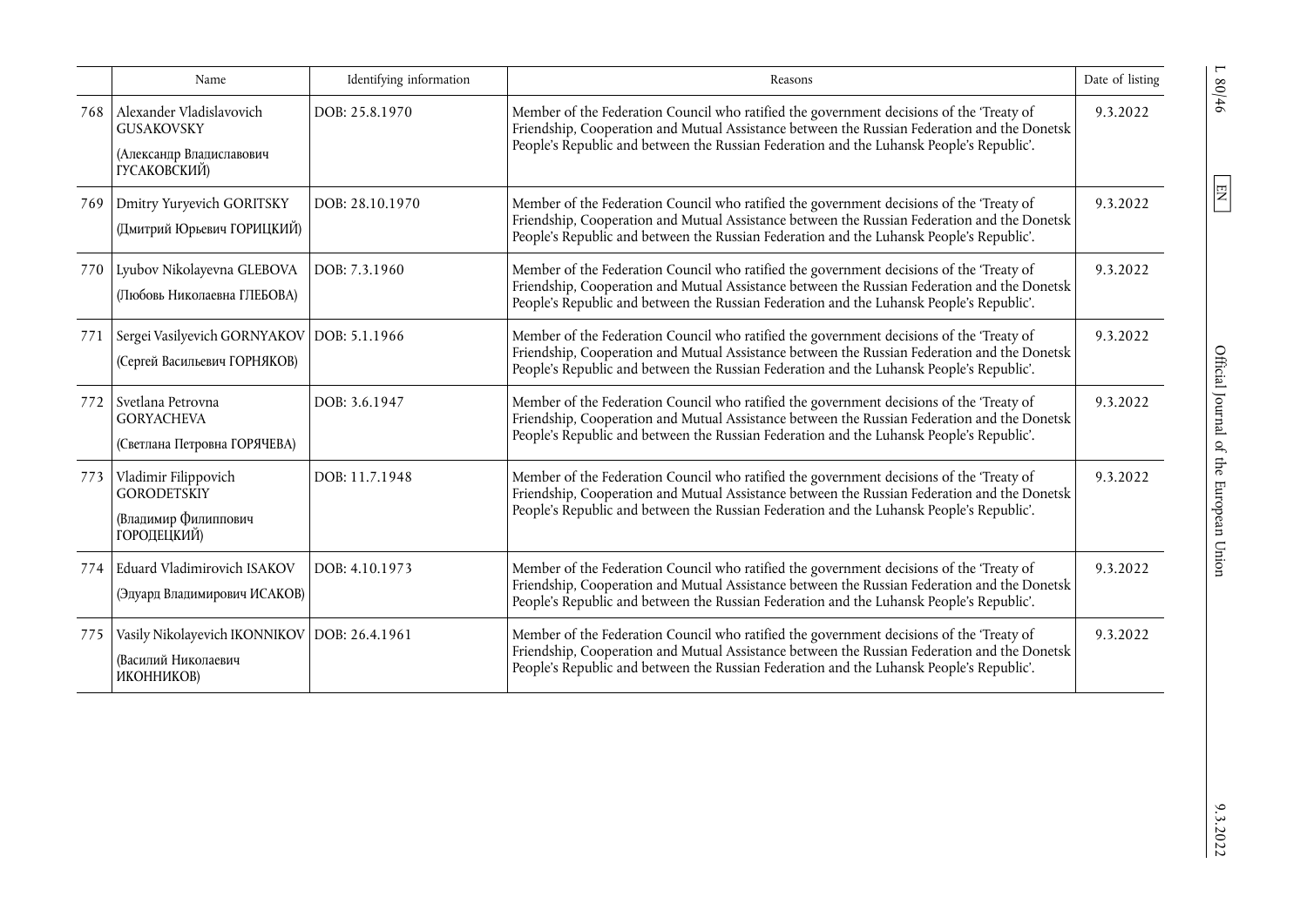|     | Name                                                                               | Identifying information | Reasons                                                                                                                                                                                                                                                                              | Date of listing |
|-----|------------------------------------------------------------------------------------|-------------------------|--------------------------------------------------------------------------------------------------------------------------------------------------------------------------------------------------------------------------------------------------------------------------------------|-----------------|
| 776 | Sergey Borisovich IVANOV<br>(Сергей Борисович ИВАНОВ)                              | DOB: 19.4.1952          | Member of the Federation Council who ratified the government decisions of the 'Treaty of<br>Friendship, Cooperation and Mutual Assistance between the Russian Federation and the Donetsk<br>People's Republic and between the Russian Federation and the Luhansk People's Republic'. | 9.3.2022        |
| 777 | Aleksey Nikolayevich<br><b>KONDRATENKO</b><br>(Алексей Николаевич<br>КОНДРАТЕНКО)  | DOB: 16.12.1969         | Member of the Federation Council who ratified the government decisions of the 'Treaty of<br>Friendship, Cooperation and Mutual Assistance between the Russian Federation and the Donetsk<br>People's Republic and between the Russian Federation and the Luhansk People's Republic'. | 9.3.2022        |
| 778 | Alexander Bogdanovich KARLIN   DOB: 29.10.1951<br>(Александр Богданович<br>КАРЛИН) |                         | Member of the Federation Council who ratified the government decisions of the 'Treaty of<br>Friendship, Cooperation and Mutual Assistance between the Russian Federation and the Donetsk<br>People's Republic and between the Russian Federation and the Luhansk People's Republic'. | 9.3.2022        |
| 779 | Andrey Akardyevich KLIMOV<br>(Андрей Аркадьевич КЛИМОВ)                            | DOB: 9.11.1954          | Member of the Federation Council who ratified the government decisions of the 'Treaty of<br>Friendship, Cooperation and Mutual Assistance between the Russian Federation and the Donetsk<br>People's Republic and between the Russian Federation and the Luhansk People's Republic'. | 9.3.2022        |
| 780 | Andrey Viktorovich KUTEPOV<br>(Андрей Викторович КУТЕПОВ)                          | DOB: 6.4.1971           | Member of the Federation Council who ratified the government decisions of the 'Treaty of<br>Friendship, Cooperation and Mutual Assistance between the Russian Federation and the Donetsk<br>People's Republic and between the Russian Federation and the Luhansk People's Republic'. | 9.3.2022        |
| 781 | Belan Bagaudinovich<br><b>KHAMCHIEV</b><br>(Белан Багаудинович ХАМЧИЕВ)            | DOB: 7.12.1960          | Member of the Federation Council who ratified the government decisions of the 'Treaty of<br>Friendship, Cooperation and Mutual Assistance between the Russian Federation and the Donetsk<br>People's Republic and between the Russian Federation and the Luhansk People's Republic'. | 9.3.2022        |
| 782 | Galina Nikolayevna KARELOVA   DOB: 29.6.1960<br>(Галина Николаевна КАРЕЛОВА)       |                         | Member of the Federation Council who ratified the government decisions of the 'Treaty of<br>Friendship, Cooperation and Mutual Assistance between the Russian Federation and the Donetsk<br>People's Republic and between the Russian Federation and the Luhansk People's Republic'. | 9.3.2022        |
| 783 | Irina Andreyevna KOZHANOVA   DOB: 6.7.1987<br>(Ирина Андреевна КОЖАНОВА)           |                         | Member of the Federation Council who ratified the government decisions of the 'Treaty of<br>Friendship, Cooperation and Mutual Assistance between the Russian Federation and the Donetsk<br>People's Republic and between the Russian Federation and the Luhansk People's Republic'. | 9.3.2022        |

 $L$  80/47  $\,$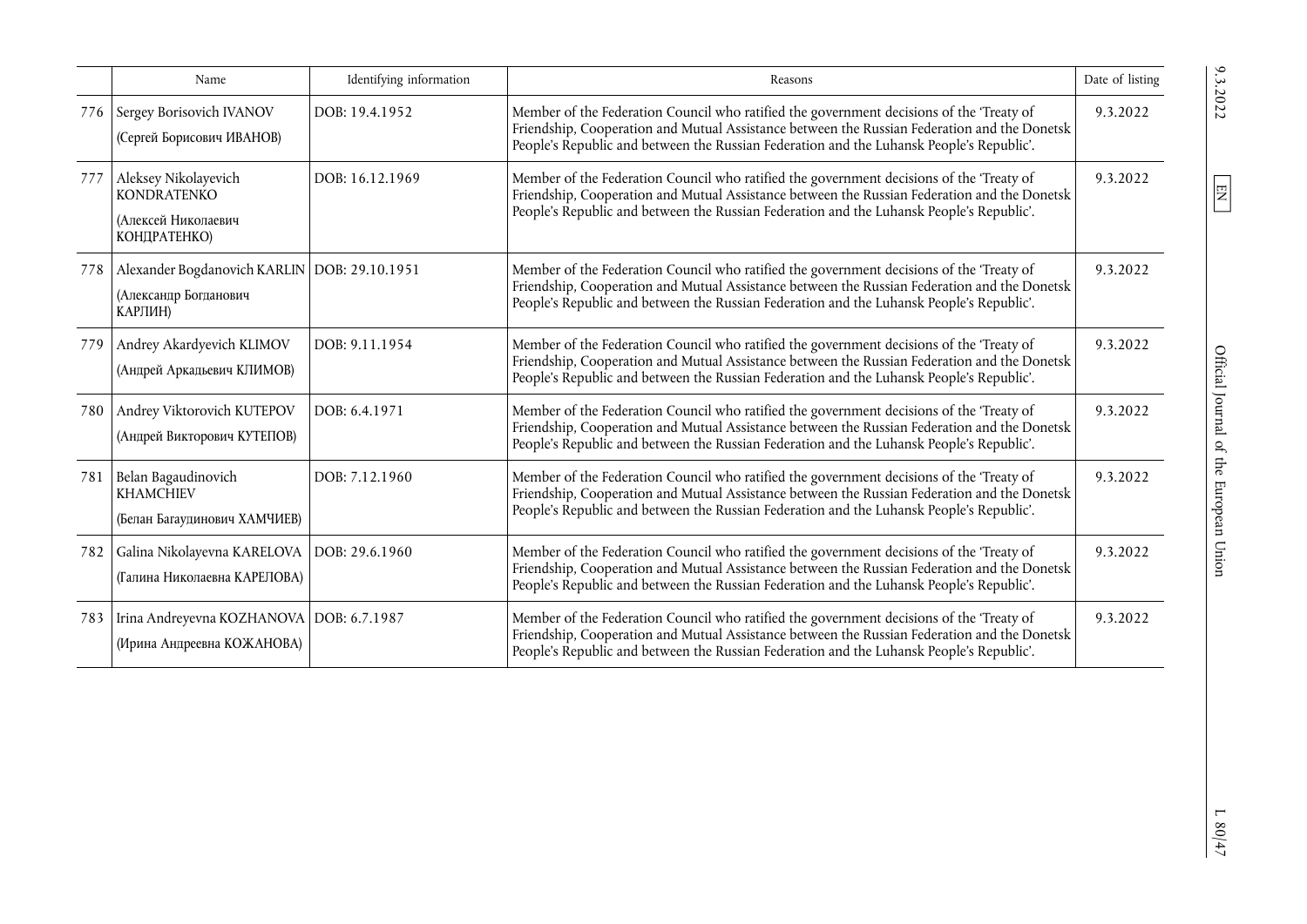|     | Name                                                                              | Identifying information | Reasons                                                                                                                                                                                                                                                                              | Date of listing |
|-----|-----------------------------------------------------------------------------------|-------------------------|--------------------------------------------------------------------------------------------------------------------------------------------------------------------------------------------------------------------------------------------------------------------------------------|-----------------|
| 784 | Krym Olievich KAZANOKOV<br>(Крым Олиевич КАЗАНОКОВ)                               | DOB: 19.7.1962          | Member of the Federation Council who ratified the government decisions of the 'Treaty of<br>Friendship, Cooperation and Mutual Assistance between the Russian Federation and the Donetsk<br>People's Republic and between the Russian Federation and the Luhansk People's Republic'. | 9.3.2022        |
| 785 | Murat Krym-Gerievich<br><b>KHAPSIROKOV</b><br>(Мурат Крым-Гериевич<br>ХАПСИРОКОВ) | DOB: 26.1.1978          | Member of the Federation Council who ratified the government decisions of the 'Treaty of<br>Friendship, Cooperation and Mutual Assistance between the Russian Federation and the Donetsk<br>People's Republic and between the Russian Federation and the Luhansk People's Republic'. | 9.3.2022        |
| 786 | Nikolai Fyodorovna<br><b>KONDRATYUK</b><br>(Николай Фёдорович<br>КОНДРАТЮК)       | DOB: 11.7.1957          | Member of the Federation Council who ratified the government decisions of the 'Treaty of<br>Friendship, Cooperation and Mutual Assistance between the Russian Federation and the Donetsk<br>People's Republic and between the Russian Federation and the Luhansk People's Republic'. | 9.3.2022        |
| 787 | Oksana Vladimirovna<br><b>KHLYAKINA</b><br>(Оксана Владимировна<br>ХЛЯКИНА)       | DOB: 28.11.1969         | Member of the Federation Council who ratified the government decisions of the 'Treaty of<br>Friendship, Cooperation and Mutual Assistance between the Russian Federation and the Donetsk<br>People's Republic and between the Russian Federation and the Luhansk People's Republic'. | 9.3.2022        |
| 788 | Sergey Viktorovich KALASHNIK   DOB: 31.3.1978<br>(Сергей Викторович<br>КАЛАШНИК)  |                         | Member of the Federation Council who ratified the government decisions of the 'Treaty of<br>Friendship, Cooperation and Mutual Assistance between the Russian Federation and the Donetsk<br>People's Republic and between the Russian Federation and the Luhansk People's Republic'. | 9.3.2022        |
| 789 | Vladimir Igorevich KOZHIN<br>(Владимир Игоревич КОЖИН)                            | DOB: 28.2.1959          | Member of the Federation Council who ratified the government decisions of the 'Treaty of<br>Friendship, Cooperation and Mutual Assistance between the Russian Federation and the Donetsk<br>People's Republic and between the Russian Federation and the Luhansk People's Republic'. | 9.3.2022        |
| 790 | Vladimir Igorevich KRUGLY<br>(Владимир Игоревич КРУГЛЫЙ)                          | DOB: 27.5.1955          | Member of the Federation Council who ratified the government decisions of the 'Treaty of<br>Friendship, Cooperation and Mutual Assistance between the Russian Federation and the Donetsk<br>People's Republic and between the Russian Federation and the Luhansk People's Republic'. | 9.3.2022        |

 $1.80/48$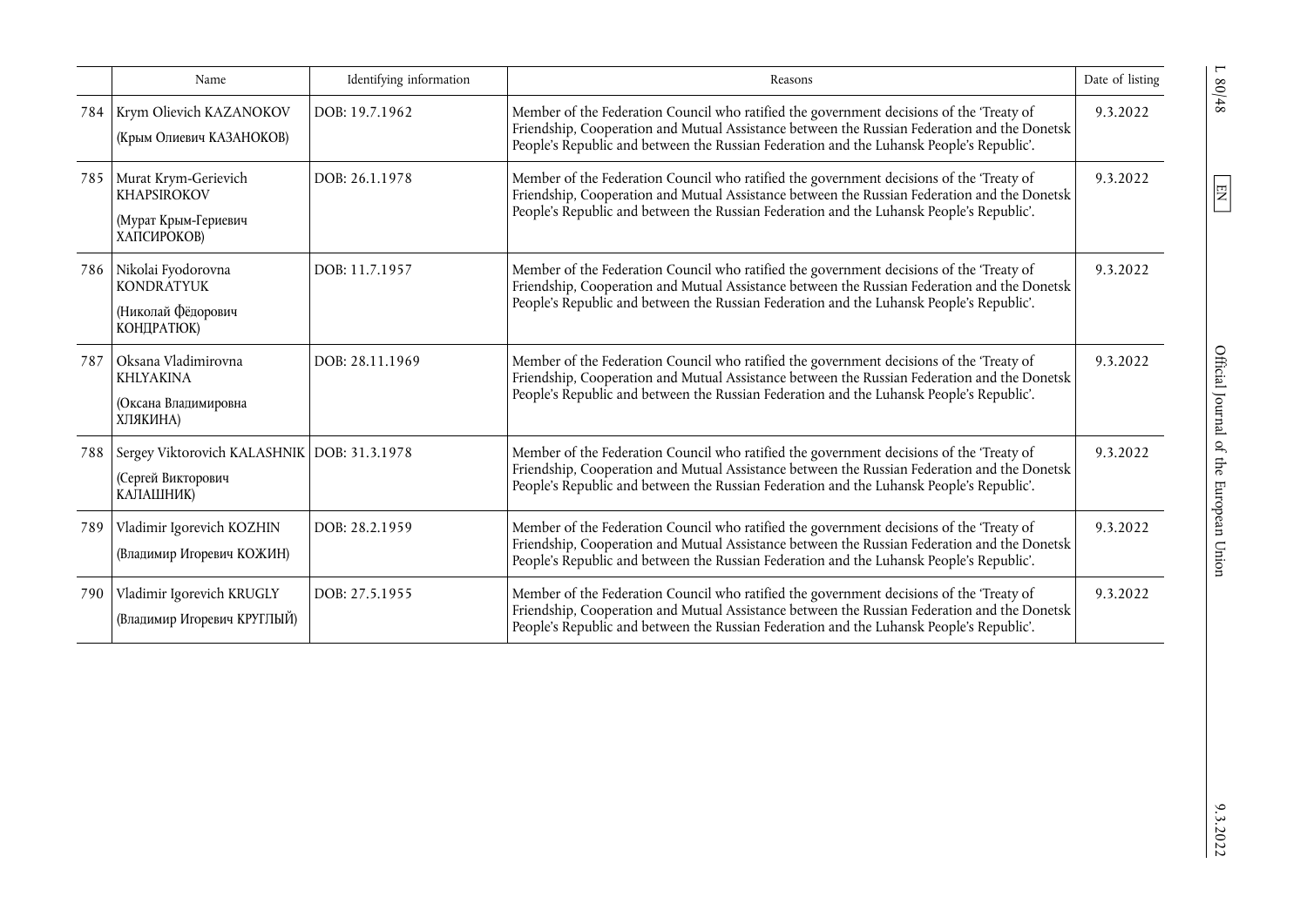|     | Name                                                                              | Identifying information | Reasons                                                                                                                                                                                                                                                                              | Date of listing |
|-----|-----------------------------------------------------------------------------------|-------------------------|--------------------------------------------------------------------------------------------------------------------------------------------------------------------------------------------------------------------------------------------------------------------------------------|-----------------|
| 791 | Alexander Alexandrovich<br><b>KARELIN</b><br>(Александр Александрович<br>КАРЕЛИН) | DOB: 19.9.1967          | Member of the Federation Council who ratified the government decisions of the 'Treaty of<br>Friendship, Cooperation and Mutual Assistance between the Russian Federation and the Donetsk<br>People's Republic and between the Russian Federation and the Luhansk People's Republic'. | 9.3.2022        |
| 792 | Andrey Igoryevich KISLOV<br>(Андрей Игоревич КИСЛОВ)                              | DOB: 29.8.1958          | Member of the Federation Council who ratified the government decisions of the 'Treaty of<br>Friendship, Cooperation and Mutual Assistance between the Russian Federation and the Donetsk<br>People's Republic and between the Russian Federation and the Luhansk People's Republic'. | 9.3.2022        |
| 793 | Dmitry Gennadyevich KUZMIN<br>(Дмитрий Геннадьевич<br>КУЗЬМИН)                    | DOB: 28.6.1975          | Member of the Federation Council who ratified the government decisions of the 'Treaty of<br>Friendship, Cooperation and Mutual Assistance between the Russian Federation and the Donetsk<br>People's Republic and between the Russian Federation and the Luhansk People's Republic'. | 9.3.2022        |
| 794 | Grigory Borisovich KARASIN<br>(Григорий Борисович КАРАСИН)                        | DOB: 23.8.1949          | Member of the Federation Council who ratified the government decisions of the 'Treaty of<br>Friendship, Cooperation and Mutual Assistance between the Russian Federation and the Donetsk<br>People's Republic and between the Russian Federation and the Luhansk People's Republic'. | 9.3.2022        |
|     | 795 Konstantin Iosifovich<br><b>KOSACHEV</b><br>(Константин Иосифович<br>KOCAYEB) | DOB: 17.9.1962          | Member of the Federation Council who ratified the government decisions of the 'Treaty of<br>Friendship, Cooperation and Mutual Assistance between the Russian Federation and the Donetsk<br>People's Republic and between the Russian Federation and the Luhansk People's Republic'. | 9.3.2022        |
| 796 | Natalia Vladimirovna<br><b>KOSYKHINA</b><br>(Наталия Владимировна<br>КОСИХИНА)    | DOB: 7.8.1972           | Member of the Federation Council who ratified the government decisions of the 'Treaty of<br>Friendship, Cooperation and Mutual Assistance between the Russian Federation and the Donetsk<br>People's Republic and between the Russian Federation and the Luhansk People's Republic'. | 9.3.2022        |
| 797 | Nina Germanovna<br><b>KULIKOVSKIH</b><br>(Нина Германовна<br>КУПИКОВСКИХ)         | DOB: 5.2.1961           | Member of the Federation Council who ratified the government decisions of the 'Treaty of<br>Friendship, Cooperation and Mutual Assistance between the Russian Federation and the Donetsk<br>People's Republic and between the Russian Federation and the Luhansk People's Republic'. | 9.3.2022        |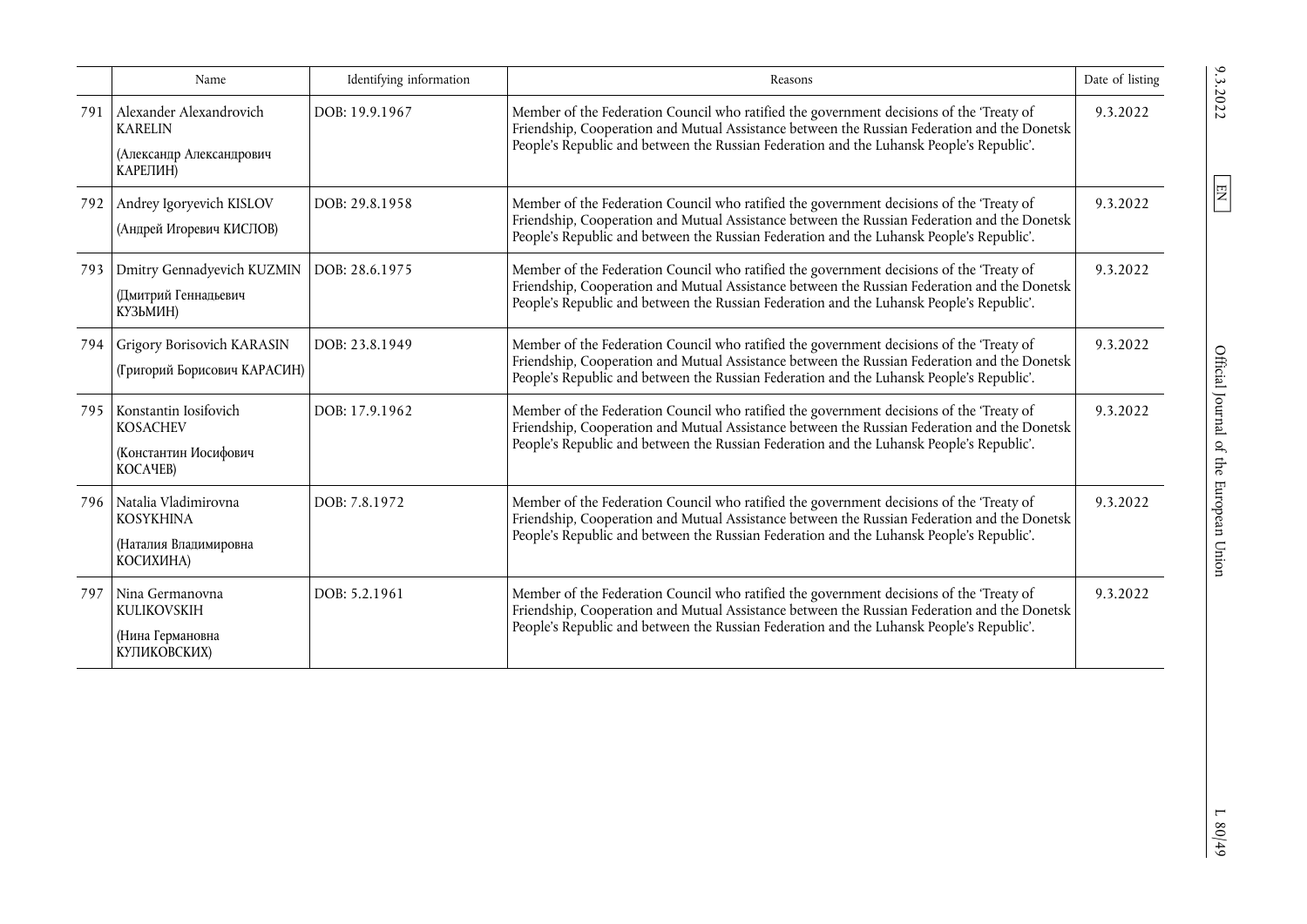|     | Name                                                                              | Identifying information | Reasons                                                                                                                                                                                                                                                                              | Date of listing |
|-----|-----------------------------------------------------------------------------------|-------------------------|--------------------------------------------------------------------------------------------------------------------------------------------------------------------------------------------------------------------------------------------------------------------------------------|-----------------|
| 798 | Olga Nikolayevna KHOKHLOVA   DOB: 18.11.1957<br>(Ольга Николаевна ХОХЛОВА)        |                         | Member of the Federation Council who ratified the government decisions of the 'Treaty of<br>Friendship, Cooperation and Mutual Assistance between the Russian Federation and the Donetsk<br>People's Republic and between the Russian Federation and the Luhansk People's Republic'. | 9.3.2022        |
| 799 | Sergei Ivanovich KISLYAK<br>(Сергей Иванович КИСЛЯК)                              | DOB: 7.9.1950           | Member of the Federation Council who ratified the government decisions of the 'Treaty of<br>Friendship, Cooperation and Mutual Assistance between the Russian Federation and the Donetsk<br>People's Republic and between the Russian Federation and the Luhansk People's Republic'. | 9.3.2022        |
| 800 | Sergey Nikolayevich KOLBIN<br>(Сергей Николаевич КОЛБИН)                          | DOB: 29.10.1969         | Member of the Federation Council who ratified the government decisions of the 'Treaty of<br>Friendship, Cooperation and Mutual Assistance between the Russian Federation and the Donetsk<br>People's Republic and between the Russian Federation and the Luhansk People's Republic'. | 9.3.2022        |
| 801 | Vladimir Kasimirovich<br><b>KRAVCHENKO</b><br>(Владимир Казимирович<br>КРАВЧЕНКО) | DOB: 12.6.1964          | Member of the Federation Council who ratified the government decisions of the 'Treaty of<br>Friendship, Cooperation and Mutual Assistance between the Russian Federation and the Donetsk<br>People's Republic and between the Russian Federation and the Luhansk People's Republic'. | 9.3.2022        |
| 802 | Grigory Petrovich LEDKOV<br>(Григорий Петрович ЛЕДКОВ)                            | DOB: 26.3.1969          | Member of the Federation Council who ratified the government decisions of the 'Treaty of<br>Friendship, Cooperation and Mutual Assistance between the Russian Federation and the Donetsk<br>People's Republic and between the Russian Federation and the Luhansk People's Republic'. | 9.3.2022        |
| 803 | Vladimir Albertovich LEBEDEV<br>(Владимир Альбертович<br>ЛЕБЕДЕВ)                 | DOB: 23.4.1962          | Member of the Federation Council who ratified the government decisions of the 'Treaty of<br>Friendship, Cooperation and Mutual Assistance between the Russian Federation and the Donetsk<br>People's Republic and between the Russian Federation and the Luhansk People's Republic'. | 9.3.2022        |
| 804 | Yulia Viktorovna LAZUTKINA<br>(Юлия Викторовна ЛАЗУТКИНА)                         | DOB: 11.3.1981          | Member of the Federation Council who ratified the government decisions of the 'Treaty of<br>Friendship, Cooperation and Mutual Assistance between the Russian Federation and the Donetsk<br>People's Republic and between the Russian Federation and the Luhansk People's Republic'. | 9.3.2022        |
| 805 | Alexei Petrovich MAYOROV<br>(Алексей Петрович МАЙОРОВ)                            | DOB: 29.12.1961         | Member of the Federation Council who ratified the government decisions of the 'Treaty of<br>Friendship, Cooperation and Mutual Assistance between the Russian Federation and the Donetsk<br>People's Republic and between the Russian Federation and the Luhansk People's Republic'. | 9.3.2022        |

 $\frac{9.3.2022}{2}$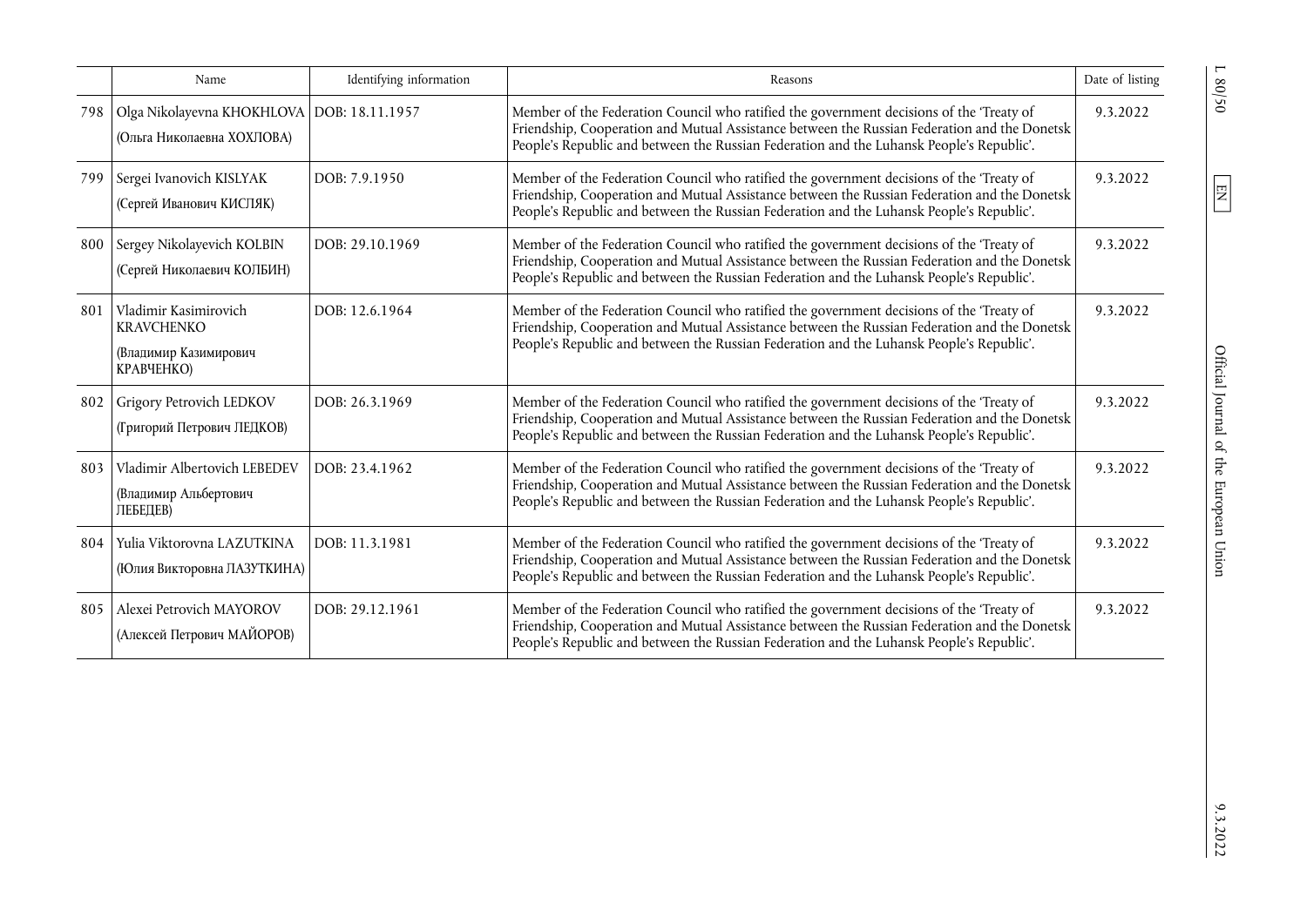|     | Name                                                                             | Identifying information | Reasons                                                                                                                                                                                                                                                                              | Date of listing |
|-----|----------------------------------------------------------------------------------|-------------------------|--------------------------------------------------------------------------------------------------------------------------------------------------------------------------------------------------------------------------------------------------------------------------------------|-----------------|
| 806 | Igor Nikolayevich MOROZOV<br>(Игорь Николаевич МОРОЗОВ)                          | DOB: 13.10.1956         | Member of the Federation Council who ratified the government decisions of the 'Treaty of<br>Friendship, Cooperation and Mutual Assistance between the Russian Federation and the Donetsk<br>People's Republic and between the Russian Federation and the Luhansk People's Republic'. | 9.3.2022        |
| 807 | Sergei Gerasimovich MITIN<br>(Сергей Герасимович МИТИН)                          | DOB: 14.6.1951          | Member of the Federation Council who ratified the government decisions of the 'Treaty of<br>Friendship, Cooperation and Mutual Assistance between the Russian Federation and the Donetsk<br>People's Republic and between the Russian Federation and the Luhansk People's Republic'. | 9.3.2022        |
| 808 | Sergey Nikolayevich MURATOV<br>(Сергей Николаевич МУРАТОВ)                       | DOB: 13.1.1964          | Member of the Federation Council who ratified the government decisions of the 'Treaty of<br>Friendship, Cooperation and Mutual Assistance between the Russian Federation and the Donetsk<br>People's Republic and between the Russian Federation and the Luhansk People's Republic'. | 9.3.2022        |
| 809 | Farit Mubarakshevich<br>MUKHAMETSHIN<br>(Фарит Мубаракшевич<br>МУХАМЕТШИН)       | DOB: 31.1.1947          | Member of the Federation Council who ratified the government decisions of the 'Treaty of<br>Friendship, Cooperation and Mutual Assistance between the Russian Federation and the Donetsk<br>People's Republic and between the Russian Federation and the Luhansk People's Republic'. | 9.3.2022        |
| 810 | Sergei Patrovich MIKHAILOV<br>(Сергей Петрович МИХАЙЛОВ)                         | DOB: 22.5.1965          | Member of the Federation Council who ratified the government decisions of the 'Treaty of<br>Friendship, Cooperation and Mutual Assistance between the Russian Federation and the Donetsk<br>People's Republic and between the Russian Federation and the Luhansk People's Republic'. | 9.3.2022        |
| 811 | Sergey Alexandrovich<br><b>MARTYNOV</b><br>(Сергей Александрович<br>МАРТЫНОВ)    | DOB: 22.8.1959          | Member of the Federation Council who ratified the government decisions of the 'Treaty of<br>Friendship, Cooperation and Mutual Assistance between the Russian Federation and the Donetsk<br>People's Republic and between the Russian Federation and the Luhansk People's Republic'. | 9.3.2022        |
| 812 | Taimuraz Dzhambekovich<br><b>MAMSUROV</b><br>(Таймураз Дзамбекович<br>MAMCYPOB)  | DOB: 13.4.1954          | Member of the Federation Council who ratified the government decisions of the 'Treaty of<br>Friendship, Cooperation and Mutual Assistance between the Russian Federation and the Donetsk<br>People's Republic and between the Russian Federation and the Luhansk People's Republic'. | 9.3.2022        |
| 813 | Alexander Vladimirovich<br><b>NAROLIN</b><br>(Александр Владимирович<br>НАРОЛИН) | DOB: 27.6.1972          | Member of the Federation Council who ratified the government decisions of the 'Treaty of<br>Friendship, Cooperation and Mutual Assistance between the Russian Federation and the Donetsk<br>People's Republic and between the Russian Federation and the Luhansk People's Republic'. | 9.3.2022        |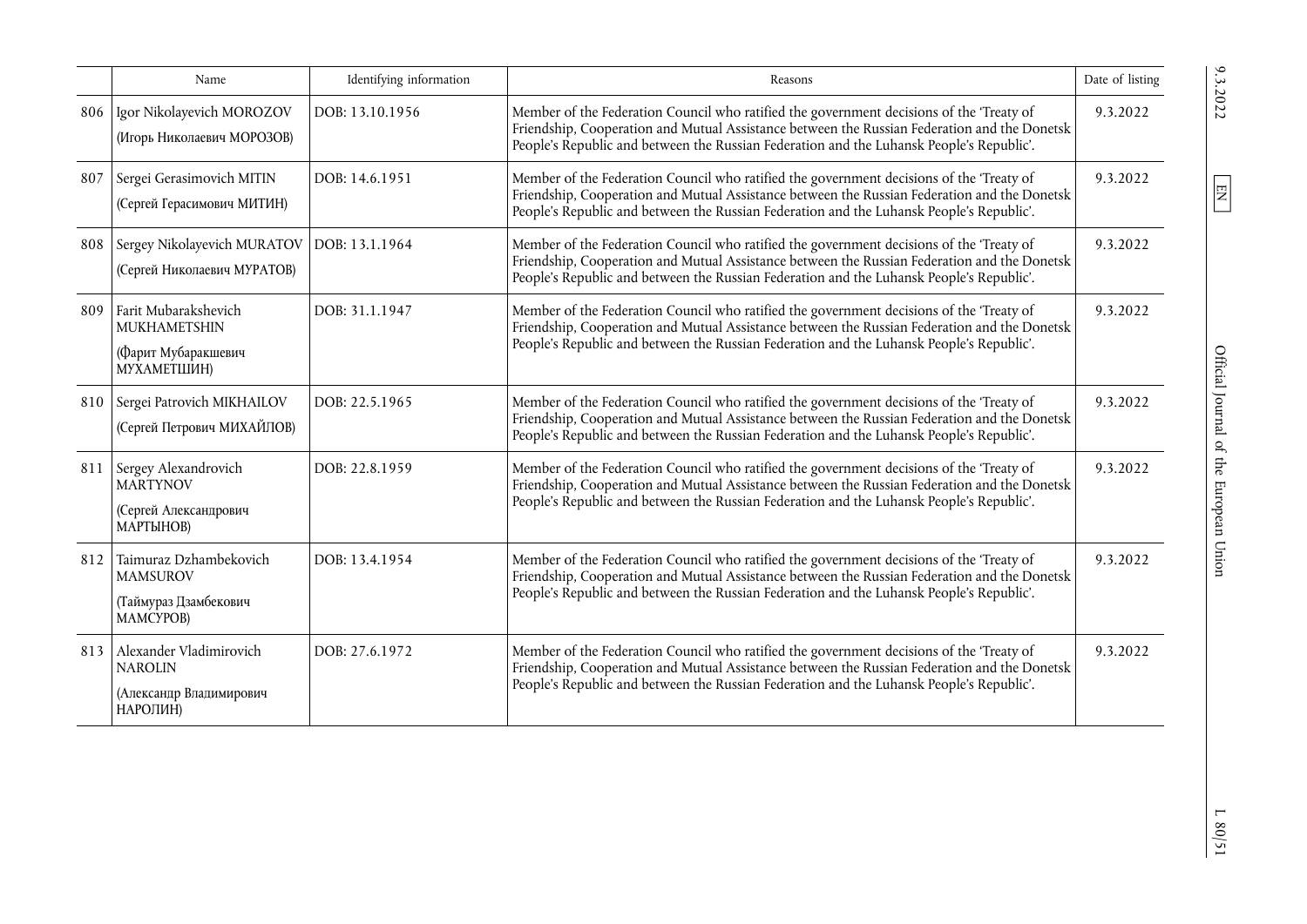|     | Name                                                                                         | Identifying information | Reasons                                                                                                                                                                                                                                                                              | Date of listing |
|-----|----------------------------------------------------------------------------------------------|-------------------------|--------------------------------------------------------------------------------------------------------------------------------------------------------------------------------------------------------------------------------------------------------------------------------------|-----------------|
| 814 | Alexander Valeryevich NIKITIN<br>(Александр Валерьевич<br>НИКИТИН)                           | DOB: 26.4.1976          | Member of the Federation Council who ratified the government decisions of the 'Treaty of<br>Friendship, Cooperation and Mutual Assistance between the Russian Federation and the Donetsk<br>People's Republic and between the Russian Federation and the Luhansk People's Republic'. | 9.3.2022        |
| 815 | Boris Alexandrovich<br><b>NEVZOROV</b><br>(Борис Александрович<br>HEB3OPOB)                  | DOB: 21.9.1955          | Member of the Federation Council who ratified the government decisions of the 'Treaty of<br>Friendship, Cooperation and Mutual Assistance between the Russian Federation and the Donetsk<br>People's Republic and between the Russian Federation and the Luhansk People's Republic'. | 9.3.2022        |
| 816 | Viktor Feodosyevich<br><b>NOVOZHILOV</b><br>(Виктор Феодосьевич<br>НОВОЖИЛОВ)                | DOB: 16.2.1965          | Member of the Federation Council who ratified the government decisions of the 'Treaty of<br>Friendship, Cooperation and Mutual Assistance between the Russian Federation and the Donetsk<br>People's Republic and between the Russian Federation and the Luhansk People's Republic'. | 9.3.2022        |
| 817 | Alexander Vyacheslavovich<br><b>NOVIUKHOV</b><br>(Александр Вячеславович<br><b>НОВЬЮХОВ)</b> | DOB: 5.10.1975          | Member of the Federation Council who ratified the government decisions of the 'Treaty of<br>Friendship, Cooperation and Mutual Assistance between the Russian Federation and the Donetsk<br>People's Republic and between the Russian Federation and the Luhansk People's Republic'. | 9.3.2022        |
| 818 | Vyacheslav Vladimirovich<br><b>NAGOVITSYN</b><br>(Вячеслав Владимирович<br>НАГОВИЦЫН)        | DOB: 2.3.1956           | Member of the Federation Council who ratified the government decisions of the 'Treaty of<br>Friendship, Cooperation and Mutual Assistance between the Russian Federation and the Donetsk<br>People's Republic and between the Russian Federation and the Luhansk People's Republic'. | 9.3.2022        |
| 819 | Alexei Maratovich ORLOV<br>(Алексей Маратович ОРЛОВ)                                         | DOB: 9.10.1961          | Member of the Federation Council who ratified the government decisions of the 'Treaty of<br>Friendship, Cooperation and Mutual Assistance between the Russian Federation and the Donetsk<br>People's Republic and between the Russian Federation and the Luhansk People's Republic'. | 9.3.2022        |
| 820 | Dina Ivanovna OYUN<br>(Дина Ивановна ОЮН)                                                    | DOB: 25.6.1963          | Member of the Federation Council who ratified the government decisions of the 'Treaty of<br>Friendship, Cooperation and Mutual Assistance between the Russian Federation and the Donetsk<br>People's Republic and between the Russian Federation and the Luhansk People's Republic'. | 9.3.2022        |
| 821 | Anna Ivanovna OTKE<br>(Анна Ивановна ОТКЕ)                                                   | DOB: 21.12.1974         | Member of the Federation Council who ratified the government decisions of the 'Treaty of<br>Friendship, Cooperation and Mutual Assistance between the Russian Federation and the Donetsk<br>People's Republic and between the Russian Federation and the Luhansk People's Republic'. | 9.3.2022        |

L 80/52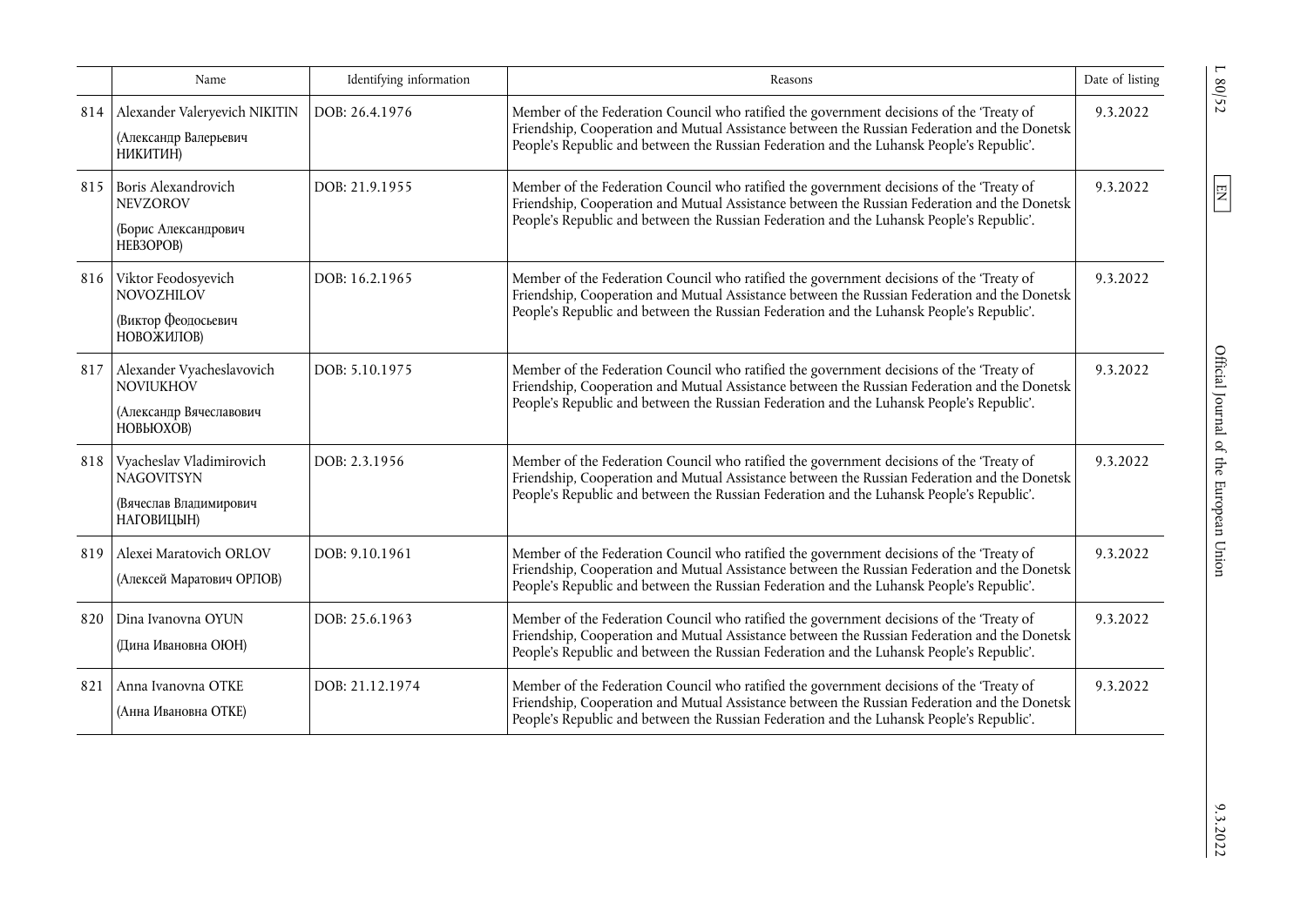|     | Name                                                                           | Identifying information | Reasons                                                                                                                                                                                                                                                                              | Date of listing |
|-----|--------------------------------------------------------------------------------|-------------------------|--------------------------------------------------------------------------------------------------------------------------------------------------------------------------------------------------------------------------------------------------------------------------------------|-----------------|
| 822 | Gennady Ivanovich ORDENOV<br>(Геннадий Иванович ОРДЕНОВ)                       | DOB: 4.9.1957           | Member of the Federation Council who ratified the government decisions of the 'Treaty of<br>Friendship, Cooperation and Mutual Assistance between the Russian Federation and the Donetsk<br>People's Republic and between the Russian Federation and the Luhansk People's Republic'. | 9.3.2022        |
| 823 | Alexander Yuryevich<br><b>PRONYUSHKIN</b><br>(Александр Юрьевич<br>ПРОНЮШКИН)  | DOB: 31.7.1987          | Member of the Federation Council who ratified the government decisions of the 'Treaty of<br>Friendship, Cooperation and Mutual Assistance between the Russian Federation and the Donetsk<br>People's Republic and between the Russian Federation and the Luhansk People's Republic'. | 9.3.2022        |
| 824 | Dmitry Sergeyevich PERMINOV<br>(Дмитрий Сергеевич ПЕРМИНОВ)                    | DOB: 3.4.1979           | Member of the Federation Council who ratified the government decisions of the 'Treaty of<br>Friendship, Cooperation and Mutual Assistance between the Russian Federation and the Donetsk<br>People's Republic and between the Russian Federation and the Luhansk People's Republic'. | 9.3.2022        |
| 825 | Margarita Nikolayevna<br><b>PAVLOVA</b><br>(Маргарита Николаевна<br>ПАВЛОВА)   | DOB: 22.1.1979          | Member of the Federation Council who ratified the government decisions of the 'Treaty of<br>Friendship, Cooperation and Mutual Assistance between the Russian Federation and the Donetsk<br>People's Republic and between the Russian Federation and the Luhansk People's Republic'. | 9.3.2022        |
| 826 | Yelena Alekseyevna<br><b>PERMINOVA</b><br>(Елена Алексеевна ПЕРМИНОВА)         | DOB: 5.12.1980          | Member of the Federation Council who ratified the government decisions of the 'Treaty of<br>Friendship, Cooperation and Mutual Assistance between the Russian Federation and the Donetsk<br>People's Republic and between the Russian Federation and the Luhansk People's Republic'. | 9.3.2022        |
| 827 | Alexei Konstantinovich<br><b>PUSHKOV</b><br>(Алексей Константинович<br>ПУШКОВ) | DOB: 10.8.1954          | Member of the Federation Council who ratified the government decisions of the 'Treaty of<br>Friendship, Cooperation and Mutual Assistance between the Russian Federation and the Donetsk<br>People's Republic and between the Russian Federation and the Luhansk People's Republic'. | 9.3.2022        |
| 828 | Elena Vladimirovna PISAREVA<br>(Елена Владимировна<br>ПИСАРЕВА)                | DOB: 20.1.1967          | Member of the Federation Council who ratified the government decisions of the 'Treaty of<br>Friendship, Cooperation and Mutual Assistance between the Russian Federation and the Donetsk<br>People's Republic and between the Russian Federation and the Luhansk People's Republic'. | 9.3.2022        |
| 829 | Irina Alexandrovna PETINA<br>(Ирина Александровна ПЕТИНА)                      | DOB: 31.8.1972          | Member of the Federation Council who ratified the government decisions of the 'Treaty of<br>Friendship, Cooperation and Mutual Assistance between the Russian Federation and the Donetsk<br>People's Republic and between the Russian Federation and the Luhansk People's Republic'. | 9.3.2022        |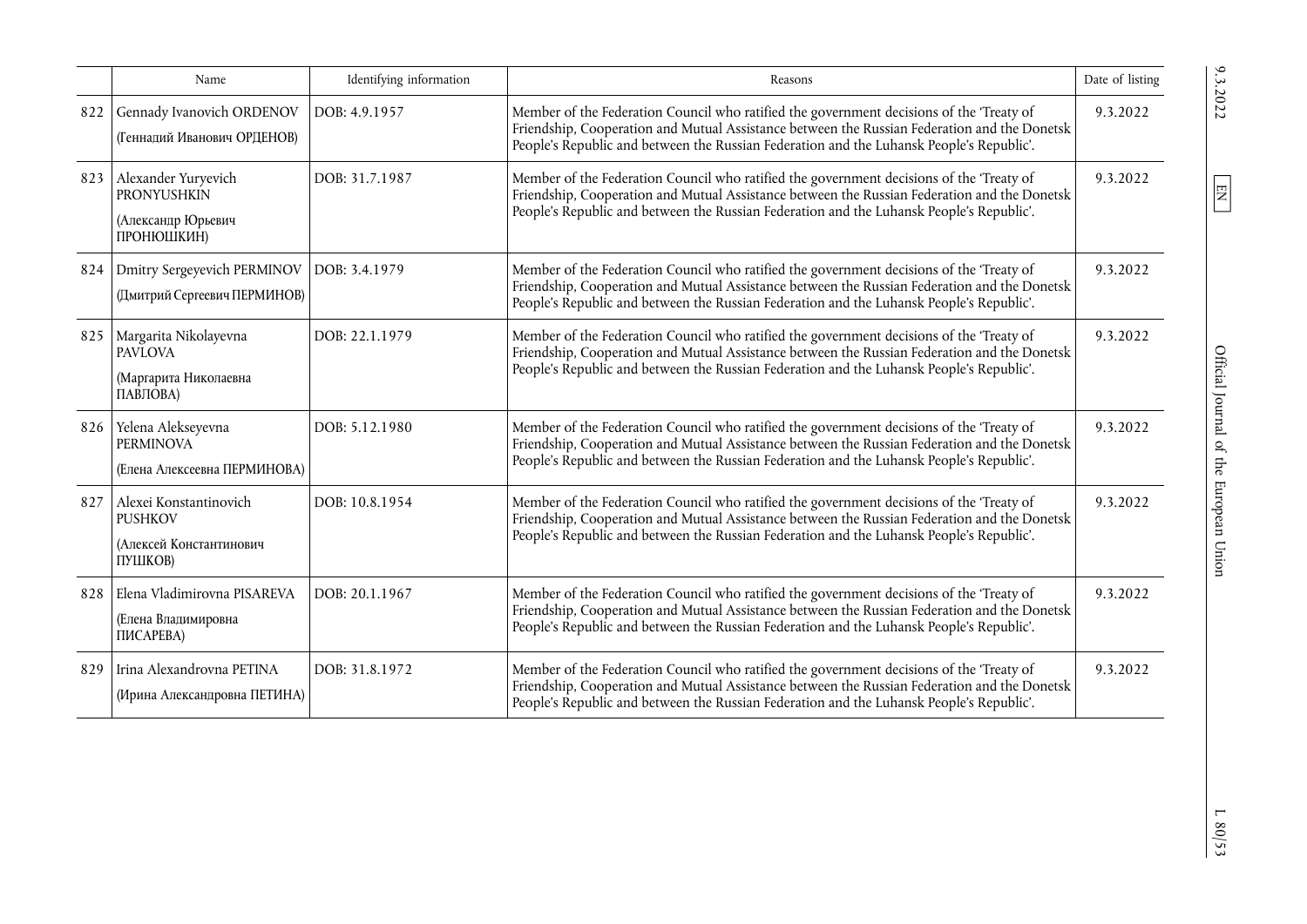|     | Name                                                                                 | Identifying information | Reasons                                                                                                                                                                                                                                                                              | Date of listing |
|-----|--------------------------------------------------------------------------------------|-------------------------|--------------------------------------------------------------------------------------------------------------------------------------------------------------------------------------------------------------------------------------------------------------------------------------|-----------------|
| 830 | Sergey Nikolayevich PERMINOV   DOB: 16.9.1968<br>(Сергей Николаевич ПЕРМИНОВ)        |                         | Member of the Federation Council who ratified the government decisions of the 'Treaty of<br>Friendship, Cooperation and Mutual Assistance between the Russian Federation and the Donetsk<br>People's Republic and between the Russian Federation and the Luhansk People's Republic'. | 9.3.2022        |
| 831 | Vladimir Vladimirovich<br><b>POLETAYEV</b><br>(Владимир Владимирович<br>ПОЛЕТАЕВ)    | DOB: 23.5.1975          | Member of the Federation Council who ratified the government decisions of the 'Treaty of<br>Friendship, Cooperation and Mutual Assistance between the Russian Federation and the Donetsk<br>People's Republic and between the Russian Federation and the Luhansk People's Republic'. | 9.3.2022        |
| 832 | Alexander Vasilyevich RAKITIN<br>(Александр Васильевич<br>РАКИТИН)                   | DOB: 17.5.1958          | Member of the Federation Council who ratified the government decisions of the 'Treaty of<br>Friendship, Cooperation and Mutual Assistance between the Russian Federation and the Donetsk<br>People's Republic and between the Russian Federation and the Luhansk People's Republic'. | 9.3.2022        |
| 833 | Grigoriy Alexeyevich RAPOTA<br>(Григорий Алексеевич РАПОТА)                          | DOB: 5.2.1944           | Member of the Federation Council who ratified the government decisions of the 'Treaty of<br>Friendship, Cooperation and Mutual Assistance between the Russian Federation and the Donetsk<br>People's Republic and between the Russian Federation and the Luhansk People's Republic'. | 9.3.2022        |
|     | 834 Irina Valeryevna<br><b>RUKAVISHNIKOVA</b><br>(Ирина Валерьевна<br>РУКАВИШНИКОВА) | DOB: 3.2.1973           | Member of the Federation Council who ratified the government decisions of the 'Treaty of<br>Friendship, Cooperation and Mutual Assistance between the Russian Federation and the Donetsk<br>People's Republic and between the Russian Federation and the Luhansk People's Republic'. | 9.3.2022        |
|     | 835 Sergey Nikolayevich<br><b>RYABUKHIN</b><br>(Сергей Николаевич РЯБУХИН)           | DOB: 13.11.1954         | Member of the Federation Council who ratified the government decisions of the 'Treaty of<br>Friendship, Cooperation and Mutual Assistance between the Russian Federation and the Donetsk<br>People's Republic and between the Russian Federation and the Luhansk People's Republic'. | 9.3.2022        |
| 836 | Akhmat Anzorovich<br><b>SALPAGAROV</b><br>(Ахмат Анзорович<br>САЛПАГАРОВ)            | DOB: 31.12.1962         | Member of the Federation Council who ratified the government decisions of the 'Treaty of<br>Friendship, Cooperation and Mutual Assistance between the Russian Federation and the Donetsk<br>People's Republic and between the Russian Federation and the Luhansk People's Republic'. | 9.3.2022        |

 $L 80/54$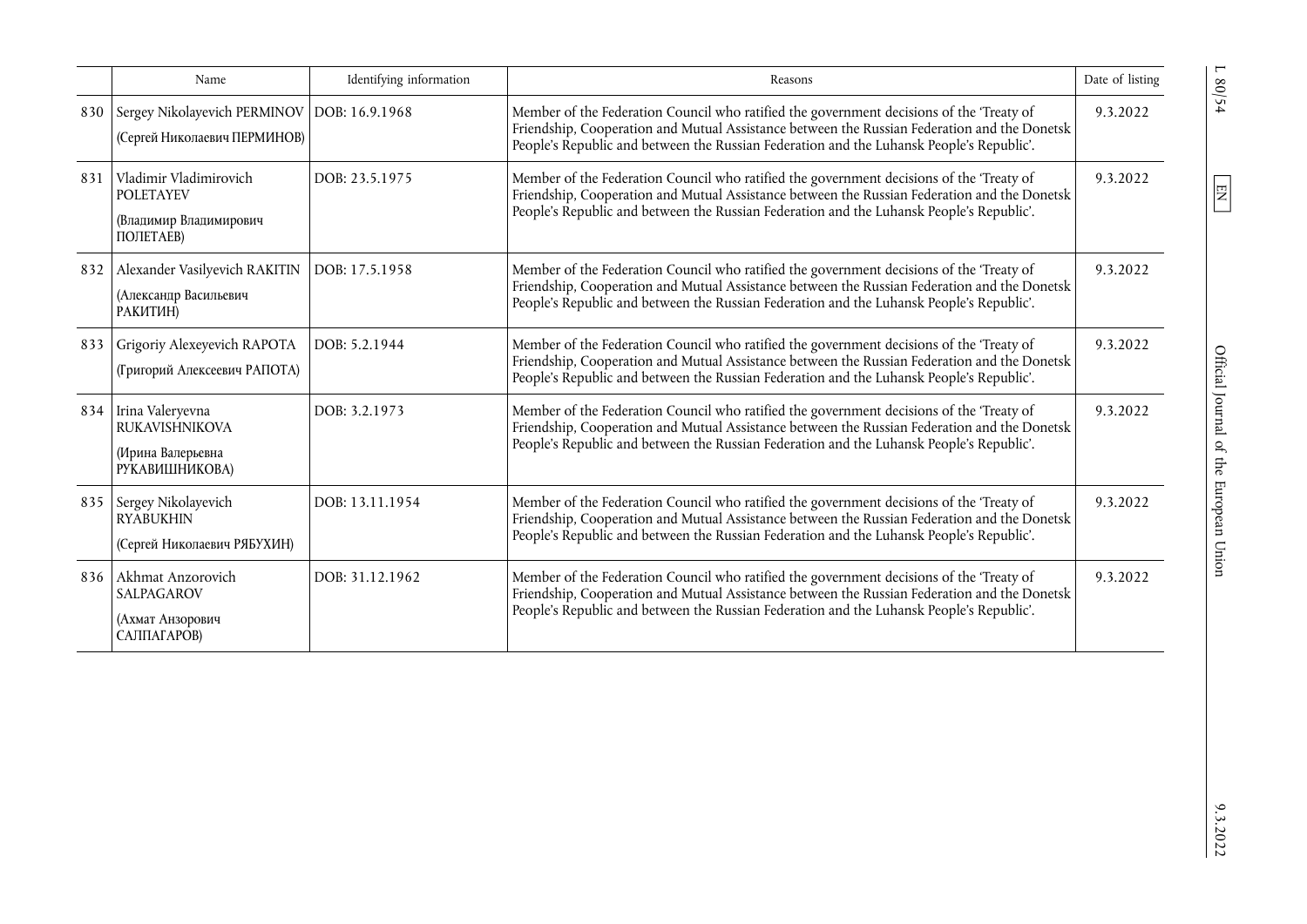|     | Name                                                                             | Identifying information | Reasons                                                                                                                                                                                                                                                                              | Date of listing |
|-----|----------------------------------------------------------------------------------|-------------------------|--------------------------------------------------------------------------------------------------------------------------------------------------------------------------------------------------------------------------------------------------------------------------------------|-----------------|
| 837 | Alexei Vladimirovich SINITSYN<br>(Алексей Владимирович<br>СИНИЦЫН)               | DOB: 13.1.1976          | Member of the Federation Council who ratified the government decisions of the 'Treaty of<br>Friendship, Cooperation and Mutual Assistance between the Russian Federation and the Donetsk<br>People's Republic and between the Russian Federation and the Luhansk People's Republic'. | 9.3.2022        |
| 838 | Andrei Anatolyevich<br><b>SHEVCHENKO</b><br>(Андрей Анатольевич<br>ШЕВЧЕНКО)     | DOB: 29.5.1965          | Member of the Federation Council who ratified the government decisions of the 'Treaty of<br>Friendship, Cooperation and Mutual Assistance between the Russian Federation and the Donetsk<br>People's Republic and between the Russian Federation and the Luhansk People's Republic'. | 9.3.2022        |
| 839 | Dmitry Vladimirovich<br><b>SAVELYEV</b><br>(Дмитрий Владимирович<br>САВЕЛЬЕВ)    | DOB: 3.8.1968           | Member of the Federation Council who ratified the government decisions of the 'Treaty of<br>Friendship, Cooperation and Mutual Assistance between the Russian Federation and the Donetsk<br>People's Republic and between the Russian Federation and the Luhansk People's Republic'. | 9.3.2022        |
| 840 | Evgeny Stepanovich<br><b>SAVCHENKO</b><br>(Евгений Степанович<br>САВЧЕНКО)       | DOB: 8.4.1950           | Member of the Federation Council who ratified the government decisions of the 'Treaty of<br>Friendship, Cooperation and Mutual Assistance between the Russian Federation and the Donetsk<br>People's Republic and between the Russian Federation and the Luhansk People's Republic'. | 9.3.2022        |
| 841 | Inna Yuryevna SVYATENKO<br>(Инна Юрьевна СВЯТЕНКО)                               | DOB: 6.9.1967           | Member of the Federation Council who ratified the government decisions of the 'Treaty of<br>Friendship, Cooperation and Mutual Assistance between the Russian Federation and the Donetsk<br>People's Republic and between the Russian Federation and the Luhansk People's Republic'. | 9.3.2022        |
| 842 | Lyudmila Nikolayevna<br><b>SKAKOVSKAYA</b><br>(Люпмила Николаевна<br>СКАКОВСКАЯ) | DOB: 13.11.1961         | Member of the Federation Council who ratified the government decisions of the 'Treaty of<br>Friendship, Cooperation and Mutual Assistance between the Russian Federation and the Donetsk<br>People's Republic and between the Russian Federation and the Luhansk People's Republic'. | 9.3.2022        |
| 843 | Tatiana Anatolyevna<br><b>SAKHAROVA</b><br>(Татьяна Анатольевна<br>CAXAPOBA)     | DOB: 16.6.1973          | Member of the Federation Council who ratified the government decisions of the 'Treaty of<br>Friendship, Cooperation and Mutual Assistance between the Russian Federation and the Donetsk<br>People's Republic and between the Russian Federation and the Luhansk People's Republic'. | 9.3.2022        |

 $\frac{20.232}{20.22}$  L  $\frac{1}{2}$  EN Official Journal of the European Union 9.3.2022 L 80/552 Official Journal of the European Union

 $9.3.2022$ 

 $\boxed{\text{EN}}$ 

 $L$  80/55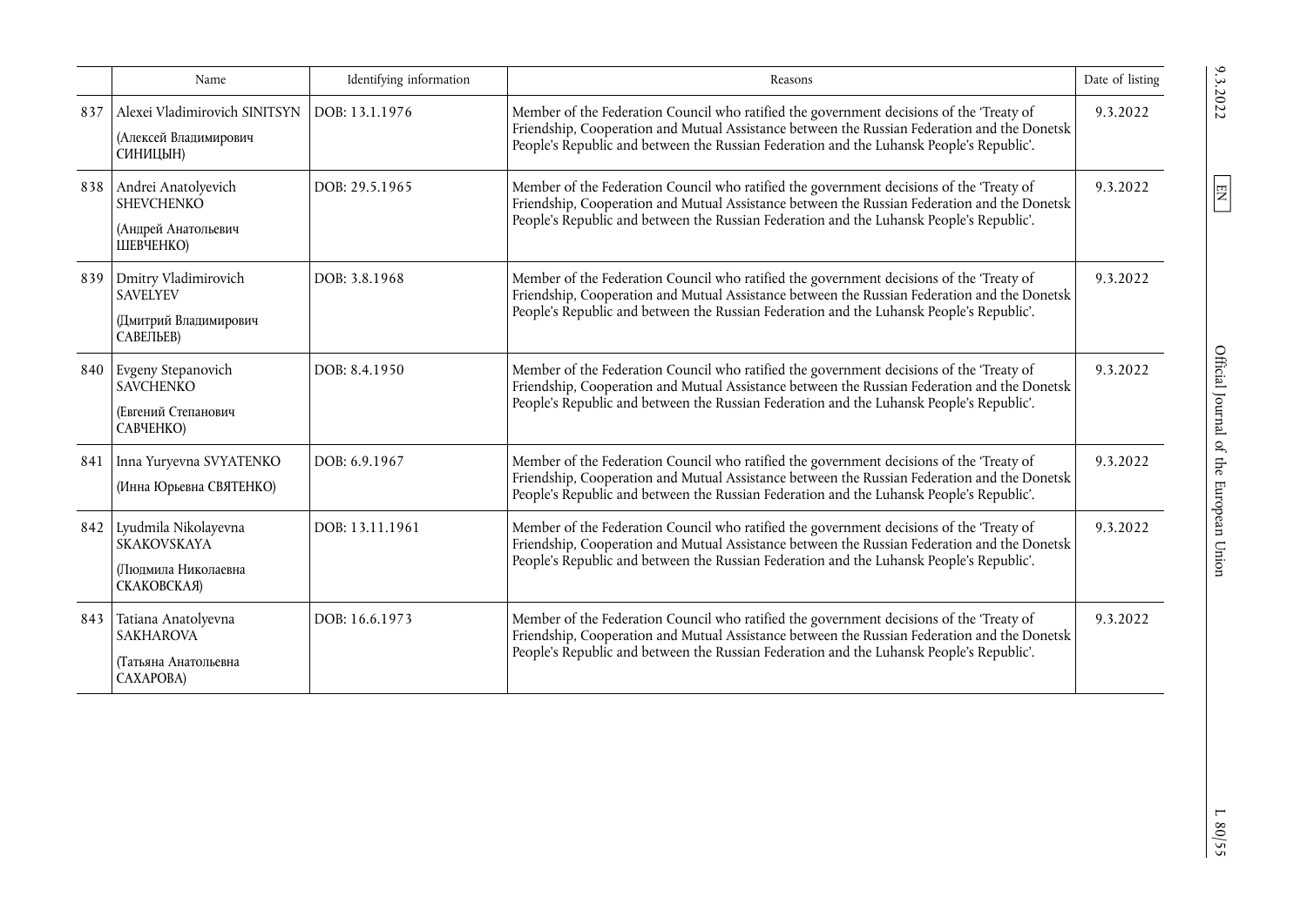|     | Name                                                                                 | Identifying information | Reasons                                                                                                                                                                                                                                                                              | Date of listing |
|-----|--------------------------------------------------------------------------------------|-------------------------|--------------------------------------------------------------------------------------------------------------------------------------------------------------------------------------------------------------------------------------------------------------------------------------|-----------------|
| 844 | Alexander Alexandrovich SAVIN DOB: 28.1.1962<br>(Александр Александрович<br>САВИН)   |                         | Member of the Federation Council who ratified the government decisions of the 'Treaty of<br>Friendship, Cooperation and Mutual Assistance between the Russian Federation and the Donetsk<br>People's Republic and between the Russian Federation and the Luhansk People's Republic'. | 9.3.2022        |
| 845 | Anatoly Ivanovich SHIROKOV<br>(Анатолий Иванович ШИРОКОВ)                            | DOB: 29.12.1967         | Member of the Federation Council who ratified the government decisions of the 'Treaty of<br>Friendship, Cooperation and Mutual Assistance between the Russian Federation and the Donetsk<br>People's Republic and between the Russian Federation and the Luhansk People's Republic'. | 9.3.2022        |
| 846 | Artem Gennadyevich SHEIKIN<br>(Артём Геннадьевич ШЕЙКИН)                             | DOB: 25.3.1980          | Member of the Federation Council who ratified the government decisions of the 'Treaty of<br>Friendship, Cooperation and Mutual Assistance between the Russian Federation and the Donetsk<br>People's Republic and between the Russian Federation and the Luhansk People's Republic'. | 9.3.2022        |
| 847 | Elena Borisovna SHUMILOVA<br>(Елена Борисовна ШУМИЛОВА)                              | DOB: 1.4.1978           | Member of the Federation Council who ratified the government decisions of the 'Treaty of<br>Friendship, Cooperation and Mutual Assistance between the Russian Federation and the Donetsk<br>People's Republic and between the Russian Federation and the Luhansk People's Republic'. | 9.3.2022        |
| 848 | Galina Nikolayevna SOLODUN<br>(Галина Николаевна СОЛОДУН)                            | DOB: 26.1.1968          | Member of the Federation Council who ratified the government decisions of the 'Treaty of<br>Friendship, Cooperation and Mutual Assistance between the Russian Federation and the Donetsk<br>People's Republic and between the Russian Federation and the Luhansk People's Republic'. | 9.3.2022        |
| 849 | Lenar Rinatovich SAFIN<br>(Ленар Ринатович САФИН)                                    | DOB: 11.2.1969          | Member of the Federation Council who ratified the government decisions of the 'Treaty of<br>Friendship, Cooperation and Mutual Assistance between the Russian Federation and the Donetsk<br>People's Republic and between the Russian Federation and the Luhansk People's Republic'. | 9.3.2022        |
| 850 | Nikolai Petrovich SEMISOTOV<br>(Николай Петрович<br><b>СЕМИСОТОВ)</b>                | DOB: 2.12.1968          | Member of the Federation Council who ratified the government decisions of the 'Treaty of<br>Friendship, Cooperation and Mutual Assistance between the Russian Federation and the Donetsk<br>People's Republic and between the Russian Federation and the Luhansk People's Republic'. | 9.3.2022        |
| 851 | Valery Vladimirovich<br><b>SEMYONOV</b><br>(Валерий Владимирович<br><b>CEMËHOB</b> ) | DOB: 16.9.1960          | Member of the Federation Council who ratified the government decisions of the 'Treaty of<br>Friendship, Cooperation and Mutual Assistance between the Russian Federation and the Donetsk<br>People's Republic and between the Russian Federation and the Luhansk People's Republic'. | 9.3.2022        |

 $1.80/56$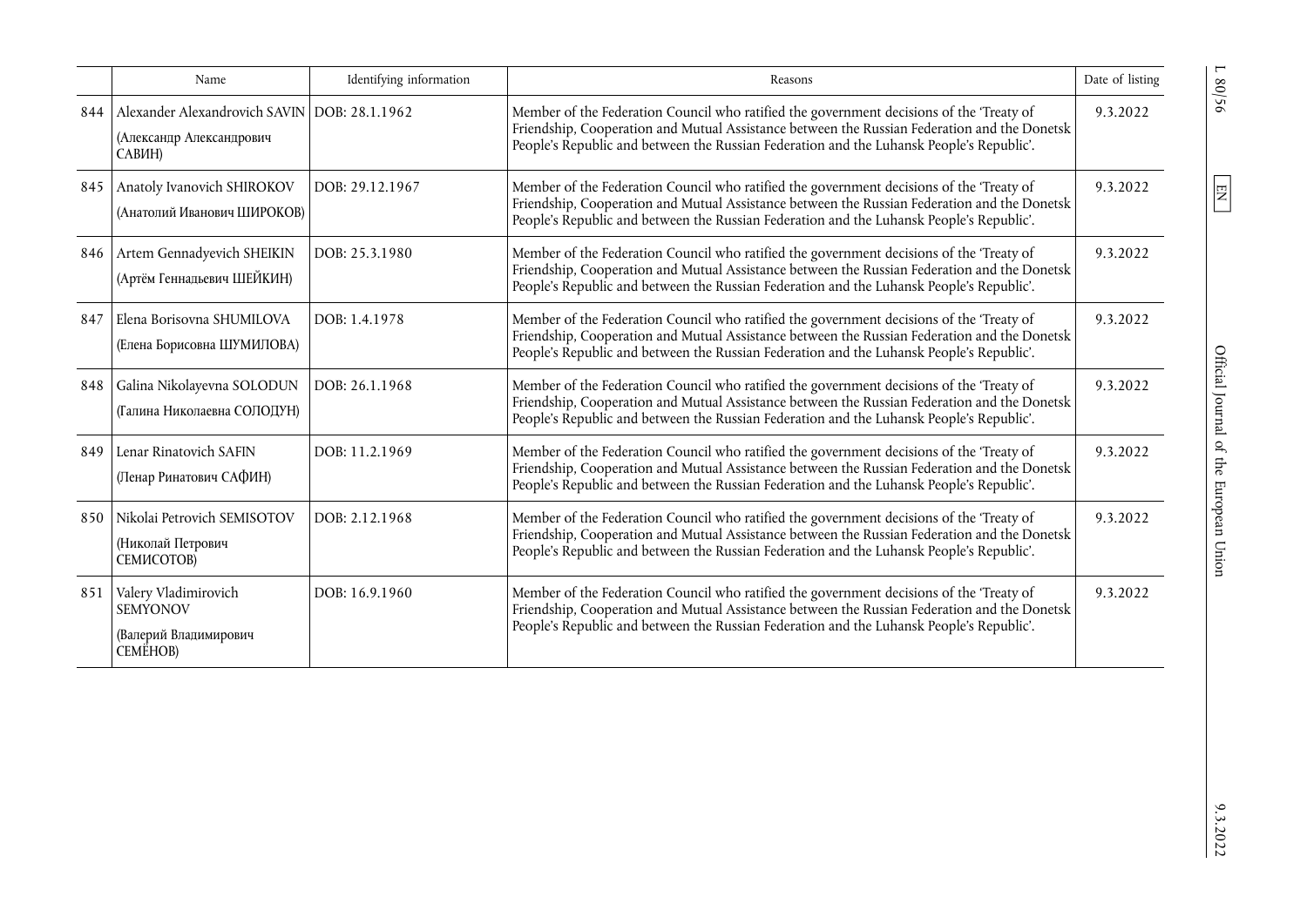|     | Name                                                                           | Identifying information | Reasons                                                                                                                                                                                                                                                                              | Date of listing |
|-----|--------------------------------------------------------------------------------|-------------------------|--------------------------------------------------------------------------------------------------------------------------------------------------------------------------------------------------------------------------------------------------------------------------------------|-----------------|
| 852 | Oleg Polikarpovich TKACH<br>(Олег Поликарпович ТКАЧ)                           | DOB: 23.9.1967          | Member of the Federation Council who ratified the government decisions of the 'Treaty of<br>Friendship, Cooperation and Mutual Assistance between the Russian Federation and the Donetsk<br>People's Republic and between the Russian Federation and the Luhansk People's Republic'. | 9.3.2022        |
| 853 | Pavel Vladimirovich<br><b>TARAKANOV</b><br>(Павел Владимирович<br>TAPAKAHOB)   | DOB: 21.6.1982          | Member of the Federation Council who ratified the government decisions of the 'Treaty of<br>Friendship, Cooperation and Mutual Assistance between the Russian Federation and the Donetsk<br>People's Republic and between the Russian Federation and the Luhansk People's Republic'. | 9.3.2022        |
| 854 | Lyudmila Zaumovna<br><b>TALABAYEVA</b><br>(Людмила Заумовна<br>ТАЛАБАЕВА)      | DOB: 6.6.1957           | Member of the Federation Council who ratified the government decisions of the 'Treaty of<br>Friendship, Cooperation and Mutual Assistance between the Russian Federation and the Donetsk<br>People's Republic and between the Russian Federation and the Luhansk People's Republic'. | 9.3.2022        |
| 855 | Oleg Vladimirovich TSEPKIN<br>(Олег Владимирович ЦЕПКИН)                       | DOB: 15.9.1965          | Member of the Federation Council who ratified the government decisions of the 'Treaty of<br>Friendship, Cooperation and Mutual Assistance between the Russian Federation and the Donetsk<br>People's Republic and between the Russian Federation and the Luhansk People's Republic'. | 9.3.2022        |
| 856 | Peter Nikolayevich TULTAEV<br>(Пётр Николаевич ТУЛТАЕВ)                        | DOB: 1.1.1961           | Member of the Federation Council who ratified the government decisions of the 'Treaty of<br>Friendship, Cooperation and Mutual Assistance between the Russian Federation and the Donetsk<br>People's Republic and between the Russian Federation and the Luhansk People's Republic'. | 9.3.2022        |
| 857 | Vyacheslav Stepanovich<br>TIMCHENKO<br>(Вячеслав Степанович<br>ТИМЧЕНКО)       | DOB: 20.11.1950         | Member of the Federation Council who ratified the government decisions of the 'Treaty of<br>Friendship, Cooperation and Mutual Assistance between the Russian Federation and the Donetsk<br>People's Republic and between the Russian Federation and the Luhansk People's Republic'. | 9.3.2022        |
| 858 | Valery Petrovich USATYUK<br>(Валерий Петрович УСАТЮК)                          | DOB: 14.7.1948          | Member of the Federation Council who ratified the government decisions of the 'Treaty of<br>Friendship, Cooperation and Mutual Assistance between the Russian Federation and the Donetsk<br>People's Republic and between the Russian Federation and the Luhansk People's Republic'. | 9.3.2022        |
| 859 | Mukharby Magomedovich<br><b>ULBASHEV</b><br>(Мухарбий Магомедович<br>УЛЬБАШЕВ) | DOB: 15.5.1960          | Member of the Federation Council who ratified the government decisions of the 'Treaty of<br>Friendship, Cooperation and Mutual Assistance between the Russian Federation and the Donetsk<br>People's Republic and between the Russian Federation and the Luhansk People's Republic'. | 9.3.2022        |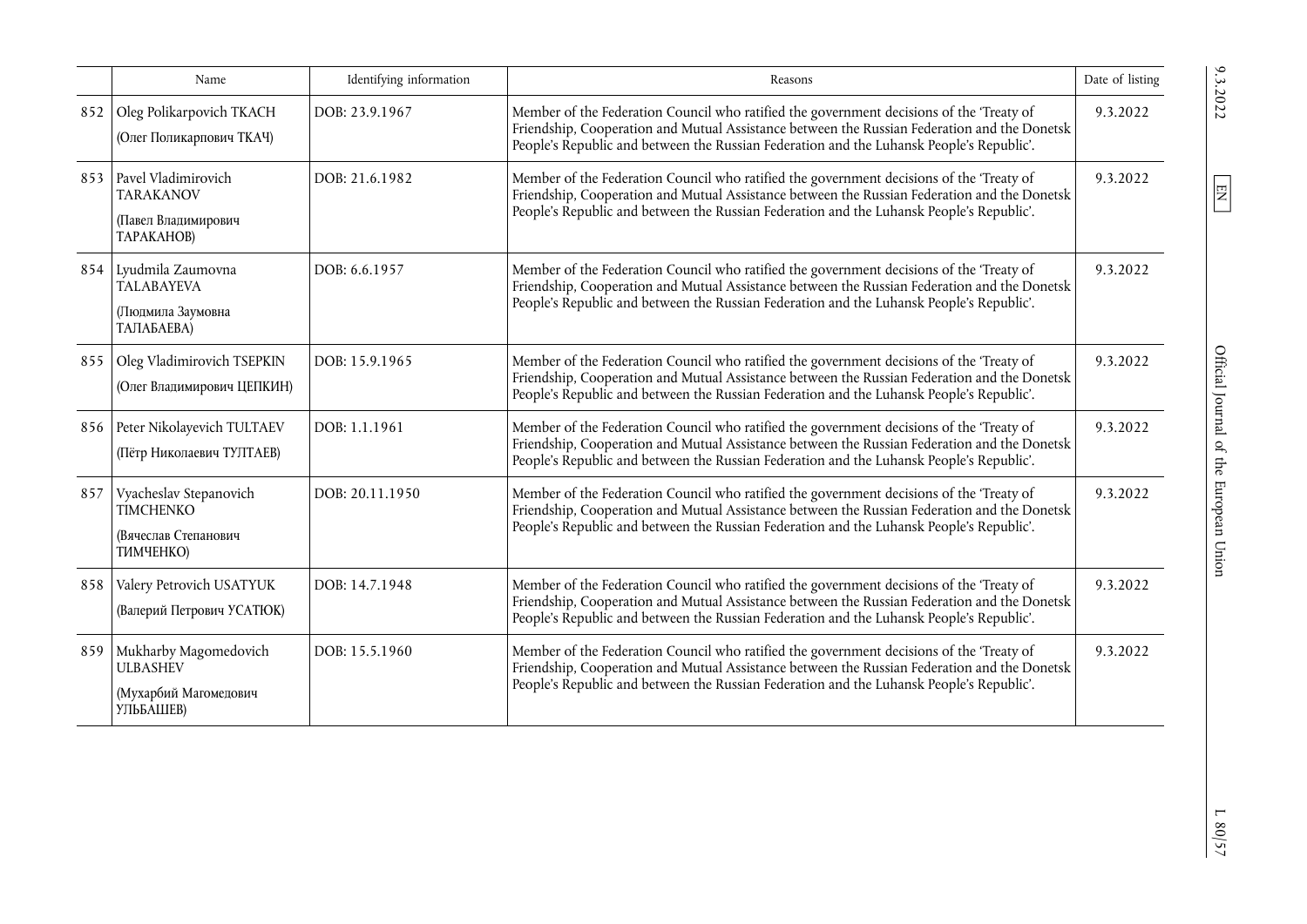|     | Name                                                                                  | Identifying information | Reasons                                                                                                                                                                                                                                                                              | Date of listing |
|-----|---------------------------------------------------------------------------------------|-------------------------|--------------------------------------------------------------------------------------------------------------------------------------------------------------------------------------------------------------------------------------------------------------------------------------|-----------------|
| 860 | Alexander Vladelenovich<br><b>VAINBERG</b><br>(Александр Владеленович<br>ВАЙНБЕРГ)    | DOB: 2.2.1961           | Member of the Federation Council who ratified the government decisions of the 'Treaty of<br>Friendship, Cooperation and Mutual Assistance between the Russian Federation and the Donetsk<br>People's Republic and between the Russian Federation and the Luhansk People's Republic'. | 9.3.2022        |
| 861 | Alexander Gennadyevich<br><b>VYSOKINSKY</b><br>(Александр Геннадьевич<br>ВЫСОКИНСКИЙ) | DOB: 24.9.1973          | Member of the Federation Council who ratified the government decisions of the 'Treaty of<br>Friendship, Cooperation and Mutual Assistance between the Russian Federation and the Donetsk<br>People's Republic and between the Russian Federation and the Luhansk People's Republic'. | 9.3.2022        |
| 862 | Nikolay Nikolayevich<br><b>VLADIMIROV</b><br>(Николай Николаевич<br>ВЛАДИМИРОВ)       | DOB: 18.11.1979         | Member of the Federation Council who ratified the government decisions of the 'Treaty of<br>Friendship, Cooperation and Mutual Assistance between the Russian Federation and the Donetsk<br>People's Republic and between the Russian Federation and the Luhansk People's Republic'. | 9.3.2022        |
| 863 | Yuri Konstantinovich VALYAEV<br>(Юрий Константинович ВАЛЯЕВ)                          | DOB: 18.4.1959          | Member of the Federation Council who ratified the government decisions of the 'Treaty of<br>Friendship, Cooperation and Mutual Assistance between the Russian Federation and the Donetsk<br>People's Republic and between the Russian Federation and the Luhansk People's Republic'. | 9.3.2022        |
| 864 | Alexander Georgyevich<br><b>VARFOLOMEEV</b><br>(Александр Георгиевич<br>ВАРФОЛОМЕЕВ)  | DOB: 4.6.1965           | Member of the Federation Council who ratified the government decisions of the 'Treaty of<br>Friendship, Cooperation and Mutual Assistance between the Russian Federation and the Donetsk<br>People's Republic and between the Russian Federation and the Luhansk People's Republic'. | 9.3.2022        |
| 865 | Valery Nikolayevich VASILYEV<br>(Валерий Николаевич<br>ВАСИЛЬЕВ)                      | DOB: 17.7.1965          | Member of the Federation Council who ratified the government decisions of the 'Treaty of<br>Friendship, Cooperation and Mutual Assistance between the Russian Federation and the Donetsk<br>People's Republic and between the Russian Federation and the Luhansk People's Republic'. | 9.3.2022        |
| 866 | Yury Leonidovich VOROBYOV<br>(Юрий Леонидович ВОРОБЬЁВ)                               | DOB: 2.2.1948           | Member of the Federation Council who ratified the government decisions of the 'Treaty of<br>Friendship, Cooperation and Mutual Assistance between the Russian Federation and the Donetsk<br>People's Republic and between the Russian Federation and the Luhansk People's Republic'. | 9.3.2022        |

 $\frac{1}{80/58}$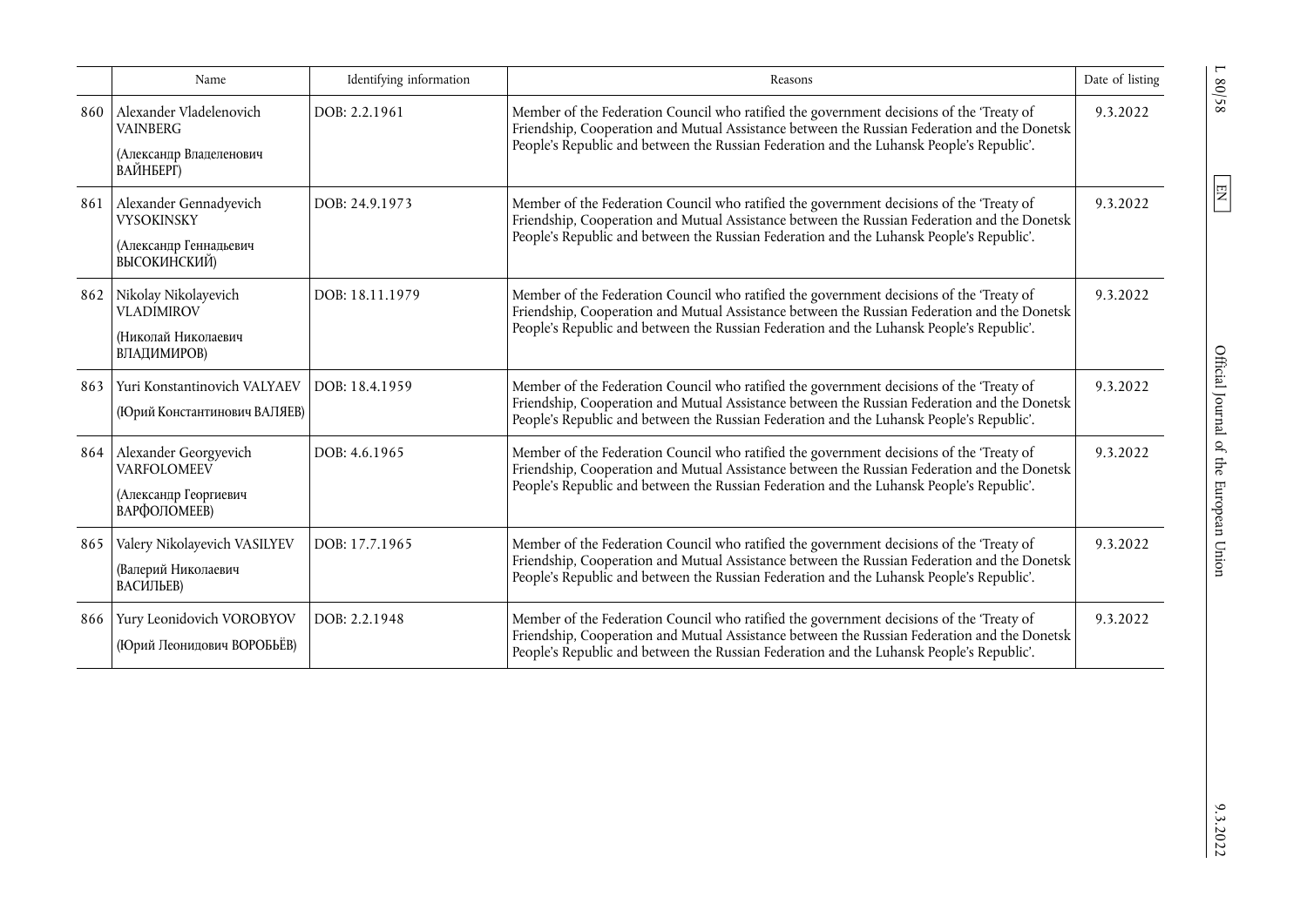|     | Name                                                                                 | Identifying information | Reasons                                                                                                                                                                                                                                                                              | Date of listing |
|-----|--------------------------------------------------------------------------------------|-------------------------|--------------------------------------------------------------------------------------------------------------------------------------------------------------------------------------------------------------------------------------------------------------------------------------|-----------------|
| 867 | Alexander Georgievich<br><b>YAROSHUK</b><br>(Александр Георгиевич ЯРОШУК)            | DOB: 15.11.1965         | Member of the Federation Council who ratified the government decisions of the 'Treaty of<br>Friendship, Cooperation and Mutual Assistance between the Russian Federation and the Donetsk<br>People's Republic and between the Russian Federation and the Luhansk People's Republic'. | 9.3.2022        |
| 868 | Andrey Vladimirovich YATSKIN   DOB: 25.4.1969<br>(Андрей Владимирович ЯЦКИН)         |                         | Member of the Federation Council who ratified the government decisions of the 'Treaty of<br>Friendship, Cooperation and Mutual Assistance between the Russian Federation and the Donetsk<br>People's Republic and between the Russian Federation and the Luhansk People's Republic'. | 9.3.2022        |
| 869 | Irek Ishmukhametovich<br>YALALOV<br>(Ирек Ишмухаметович ЯПАЛОВ)                      | DOB: 27.1.1961          | Member of the Federation Council who ratified the government decisions of the 'Treaty of<br>Friendship, Cooperation and Mutual Assistance between the Russian Federation and the Donetsk<br>People's Republic and between the Russian Federation and the Luhansk People's Republic'. | 9.3.2022        |
|     | 870 Andrei Nikolayevich YEPISHIN<br>(Андрей Николаевич ЕПИШИН)                       | DOB: 29.10.1967         | Member of the Federation Council who ratified the government decisions of the 'Treaty of<br>Friendship, Cooperation and Mutual Assistance between the Russian Federation and the Donetsk<br>People's Republic and between the Russian Federation and the Luhansk People's Republic'. | 9.3.2022        |
| 871 | Gennady Vladimirovich<br><b>YAGUBOV</b><br>(Геннадий Владимирович<br>ЯГУБОВ)         | DOB: 17.4.1968          | Member of the Federation Council who ratified the government decisions of the 'Treaty of<br>Friendship, Cooperation and Mutual Assistance between the Russian Federation and the Donetsk<br>People's Republic and between the Russian Federation and the Luhansk People's Republic'. | 9.3.2022        |
| 872 | Alexandra Gennadyevna<br><b>ZHUKOVA</b><br>(Анастасия Геннадьевна<br><b>XYKOBA</b> ) | DOB: 8.11.1974          | Member of the Federation Council who ratified the government decisions of the 'Treaty of<br>Friendship, Cooperation and Mutual Assistance between the Russian Federation and the Donetsk<br>People's Republic and between the Russian Federation and the Luhansk People's Republic'. | 9.3.2022        |
| 873 | Bair Bayaskhalanovich<br>ZHAMSUYEV<br>(Баир Баясхаланович ЖАМСУЕВ)                   | DOB: 29.1.1959          | Member of the Federation Council who ratified the government decisions of the 'Treaty of<br>Friendship, Cooperation and Mutual Assistance between the Russian Federation and the Donetsk<br>People's Republic and between the Russian Federation and the Luhansk People's Republic'. | 9.3.2022        |
| 874 | Nikolai Andreyevich<br>ZHURAVLEV<br>(Николай Андреевич ЖУРАВЛЁВ)                     | DOB: 1.9.1976           | Member of the Federation Council who ratified the government decisions of the 'Treaty of<br>Friendship, Cooperation and Mutual Assistance between the Russian Federation and the Donetsk<br>People's Republic and between the Russian Federation and the Luhansk People's Republic'. | 9.3.2022        |

 $\boxed{\text{EN}}$ 

 $L$  80/59